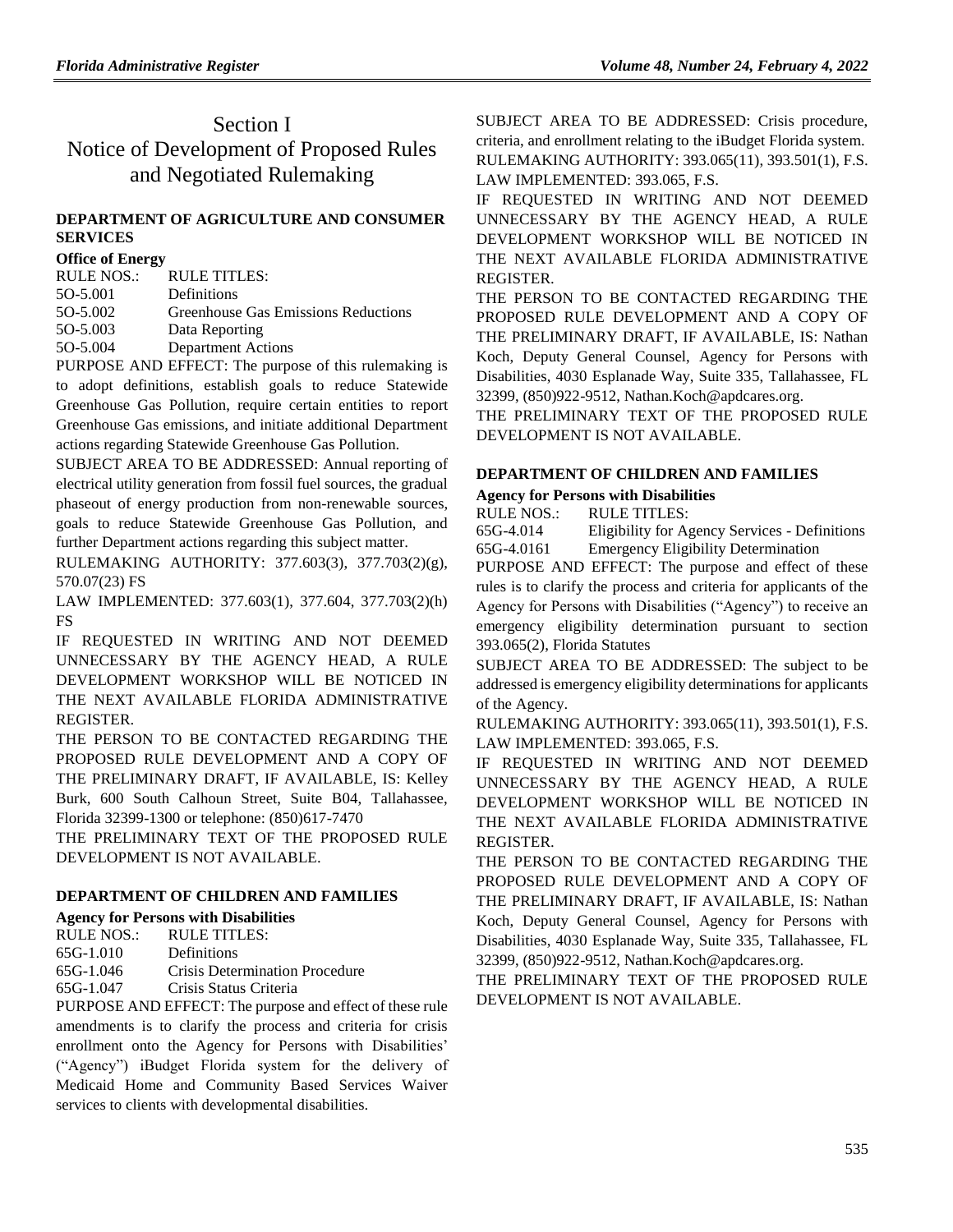## **[DEPARTMENT OF FINANCIAL SERVICES](https://www.flrules.org/gateway/department.asp?id=69)**

#### **OIR – [Insurance Regulation](https://www.flrules.org/gateway/organization.asp?id=520)**

| 690-193.003<br>Applications and Management Change     |  |
|-------------------------------------------------------|--|
|                                                       |  |
| 690-193.005<br>Monthly, Quarterly, and Annual Reports |  |
| 690-193.050<br>Minimum Liquid Reserve Requirement     |  |
| 690-193.053<br>Waiver of Minimum Liquid Reserves      |  |

PURPOSE AND EFFECT: The Office of Insurance Regulation is updating four rules in Chapter 69O-193.

SUBJECT AREA TO BE ADDRESSED: Continuing Care **Contracts** 

RULEMAKING AUTHORITY: [651.015\(3\),](https://www.flrules.org/gateway/statute.asp?id=651.015(3)) [651.021\(2\),](https://www.flrules.org/gateway/statute.asp?id=%20651.021(2)) [651.022\(2\),](https://www.flrules.org/gateway/statute.asp?id=%20651.022(2)) [651.0245\(3\),](https://www.flrules.org/gateway/statute.asp?id=%20651.0245(3)) (5), (6)[, 651.0246\(1\),](https://www.flrules.org/gateway/statute.asp?id=%20651.0246(1)) [651.026\(2\),](https://www.flrules.org/gateway/statute.asp?id=%20651.026(2)) (9), [651.0261\(1\),](https://www.flrules.org/gateway/statute.asp?id=%20651.0261(1)) (2), (4), [651.035\(9\),](https://www.flrules.org/gateway/statute.asp?id=%20651.035(9)) [651.043 FS.](https://www.flrules.org/gateway/statute.asp?id=%20651.043%20FS.)

LAW IMPLEMENTED[: 651.0215,](https://www.flrules.org/gateway/statute.asp?id=651.0215) [651.022,](https://www.flrules.org/gateway/statute.asp?id=%20651.022) [651.023,](https://www.flrules.org/gateway/statute.asp?id=%20651.023) [651.024,](https://www.flrules.org/gateway/statute.asp?id=%20651.024) [651.0245,](https://www.flrules.org/gateway/statute.asp?id=%20651.0245) [651.0246,](https://www.flrules.org/gateway/statute.asp?id=%20651.0246) [651.026,](https://www.flrules.org/gateway/statute.asp?id=%20651.026) [651.035,](https://www.flrules.org/gateway/statute.asp?id=%20651.035) [651.0261 FS.](https://www.flrules.org/gateway/statute.asp?id=%20651.0261%20FS.)

IF REQUESTED IN WRITING AND NOT DEEMED UNNECESSARY BY THE AGENCY HEAD, A RULE DEVELOPMENT WORKSHOP WILL BE NOTICED IN THE NEXT AVAILABLE FLORIDA ADMINISTRATIVE REGISTER.

THE PERSON TO BE CONTACTED REGARDING THE PROPOSED RULE DEVELOPMENT AND A COPY OF THE PRELIMINARY DRAFT, IF AVAILABLE, IS: Michael Lawrence, Jr., Chief Legal Counsel, Michael.LawrenceJr@floir.com, (850)413-4112.

THE PRELIMINARY TEXT OF THE PROPOSED RULE DEVELOPMENT IS AVAILABLE AT NO CHARGE FROM THE CONTACT PERSON LISTED ABOVE.

# Section II Proposed Rules

## NONE

Section III Notice of Changes, Corrections and **Withdrawals** 

## **[DEPARTMENT OF EDUCATION](https://www.flrules.org/gateway/department.asp?id=6)**

## **[Division of Early Learning](https://www.flrules.org/gateway/organization.asp?id=1044)**

RULE NO.: RULE TITLE: [6M-4.610](https://www.flrules.org/gateway/ruleNo.asp?id=6M-4.610) Statewide Provider Contract for the School Readiness Program NOTICE OF CORRECTION

Notice is hereby given that the following correction has been made to the proposed rule in Vol. 48 No. 2, January 4, 2022 issue of the Florida Administrative Register.

The notice of proposed rulemaking inadvertently omitted the date the agency head approved the rule. That date is December 14, 2021.

# Section IV Emergency Rules

## **NONE**

# Section V Petitions and Dispositions Regarding Rule Variance or Waiver

## [DEPARTMENT OF MANAGEMENT SERVICES](https://www.flrules.org/gateway/department.asp?id=60)

[Public Employees Relations Commission](https://www.flrules.org/gateway/organization.asp?id=502)

RULE NO.: RULE TITLE:

[60CC-4.002](https://www.flrules.org/gateway/ruleNo.asp?id=60CC-4.002) Ratification by Members of Bargaining Unit

The Public Employees Relations Commission hereby gives notice: On February 2, 2022, the Public Employees Relations Commission issued a final order in Case No. MS-2022-002 granting an unopposed emergency petition for variance from Florida Administrative Code Rule 60CC-4.002 filed by Nelly Henjes, Nancy Velardi, the Pinellas Classroom Teachers Association and the Pinellas Educational Support Personnel Association, FTP-NEA. The variance allows the Petitioners to conduct all aspects of a ratification election electronically. The Public Employees Relations Commission determined that the Petitioners had demonstrated an emergency existed and that they would suffer a substantial hardship if the variance was not granted. The petition was filed on January 18, 2022, and the notice of receipt of the petition was published on January 21, 2022, on the Commission's website and in Volume 48, Number 14 F.A.R. No comments were received on the petition.

A copy of the Order or additional information may be obtained by contacting: The Clerk, Public Employees Relations Commission, 4708 Capital Circle Northwest, Suite 300, Tallahassee, Florida 32303-7256.

## [DEPARTMENT OF MANAGEMENT SERVICES](https://www.flrules.org/gateway/department.asp?id=60) [Public Employees Relations](https://www.flrules.org/gateway/organization.asp?id=502) Commission

RULE NO.: RULE TITLE:

[60CC-4.002](https://www.flrules.org/gateway/ruleNo.asp?id=60CC-4.002) Ratification by Members of Bargaining Unit The Public Employees Relations Commission hereby gives notice: On February 2, 2022, the Public Employees Relations Commission issued a final order in Case No. MS-2022-003 granting an unopposed emergency petition for variance from Florida Administrative Code Rule 60CC-4.002 filed by Carlos Crispin and the Association of Non-Instructional Personnel of Seminole County Board of Public Instruction, Inc. The variance allows the Petitioners to conduct all aspects of a ratification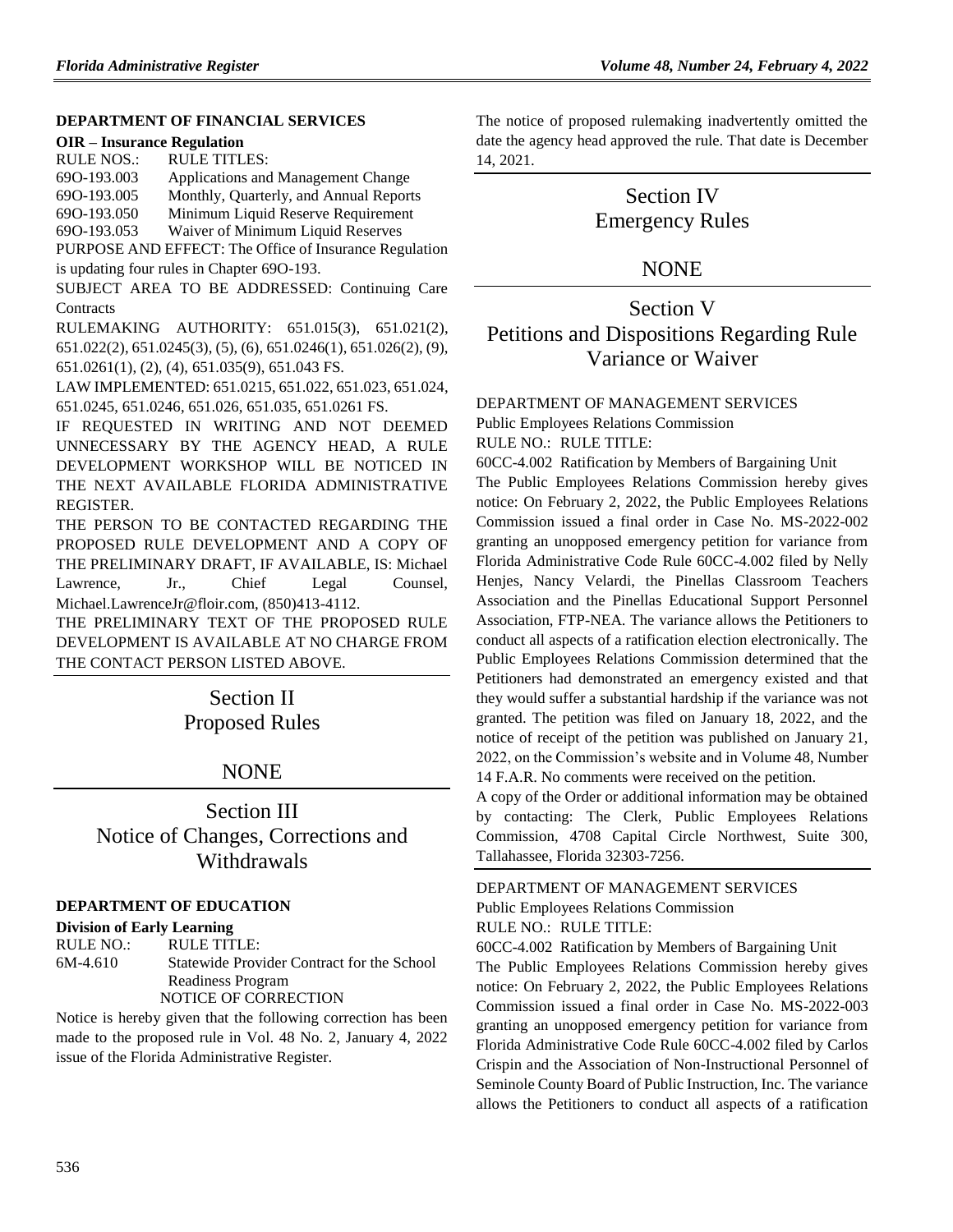election electronically. The Public Employees Relations Commission determined that the Petitioners had demonstrated an emergency existed and that they would suffer a substantial hardship if the variance was not granted. The petition was filed on January 18, 2022, and the notice of receipt of the petition was published on January 21, 2022, on the Commission's website and in Volume 48, Number 14 F.A.R. No comments were received on the petition.

A copy of the Order or additional information may be obtained by contacting: The Clerk, Public Employees Relations Commission, 4708 Capital Circle Northwest, Suite 300, Tallahassee, Florida 32303-7256.

[DEPARTMENT OF MANAGEMENT SERVICES](https://www.flrules.org/gateway/department.asp?id=60) [Public Employees Relations](https://www.flrules.org/gateway/organization.asp?id=502) Commission RULE NO.: RULE TITLE:

[60CC-4.002](https://www.flrules.org/gateway/ruleNo.asp?id=60CC-4.002) Ratification by Members of Bargaining Unit

The Public Employees Relations Commission hereby gives notice: On February 2, 2022, the Public Employees Relations Commission issued a final order in Case No. MS-2022-004 granting an unopposed emergency petition for variance from Florida Administrative Code Rule 60CC-4.002 filed by Dan Smith and the Seminole Education Association, Inc. The variance allows the Petitioners to conduct all aspects of a ratification election electronically. The Public Employees Relations Commission determined that the Petitioners had demonstrated an emergency existed and that they would suffer a substantial hardship if the variance was not granted. The petition was filed on January 18, 2022, and the notice of receipt of the petition was published on January 21, 2022, on the Commission's website and in Volume 48, Number 14 F.A.R. No comments were received on the petition.

A copy of the Order or additional information may be obtained by contacting: The Clerk, Public Employees Relations Commission, 4708 Capital Circle Northwest, Suite 300, Tallahassee, Florida 32303-7256.

#### [DEPARTMENT OF MANAGEMENT SERVICES](https://www.flrules.org/gateway/department.asp?id=60)

[Public Employees Relations Commission](https://www.flrules.org/gateway/organization.asp?id=502)

RULE NO.: RULE TITLE:

[60CC-4.002](https://www.flrules.org/gateway/ruleNo.asp?id=60CC-4.002) Ratification by Members of Bargaining Unit

The Public Employees Relations Commission hereby gives notice: On February 2, 2022, the Public Employees Relations Commission issued a final order in Case No. MS-2022-005 granting an unopposed emergency petition for variance from Florida Administrative Code Rule 60CC-4.002 filed by Rosie Guerrido and the Seminole Education Clerical Association. The variance allows the Petitioners to conduct all aspects of a ratification election electronically. The Public Employees Relations Commission determined that the Petitioners had demonstrated an emergency existed and that they would suffer a substantial hardship if the variance was not granted. The petition was filed on January 18, 2022, and the notice of receipt of the petition was published on January 21, 2022, on the Commission's website and in Volume 48, Number 14 F.A.R. No comments were received on the petition.

A copy of the Order or additional information may be obtained by contacting: The Clerk, Public Employees Relations Commission, 4708 Capital Circle Northwest, Suite 300, Tallahassee, Florida 32303-7256.

DEPARTMENT OF [MANAGEMENT SERVICES](https://www.flrules.org/gateway/department.asp?id=60) [Public Employees Relations Commission](https://www.flrules.org/gateway/organization.asp?id=502) RULE NO.: RULE TITLE:

[60CC-4.002](https://www.flrules.org/gateway/ruleNo.asp?id=60CC-4.002) Ratification by Members of Bargaining Unit

The Public Employees Relations Commission hereby gives notice: On February 2, 2022, the Public Employees Relations Commission issued a final order in Case No. MS-2022-006 granting an unopposed emergency petition for variance from Florida Administrative Code Rule 60CC-4.002 filed by Chonta Henderson and the Seminole County School Bus Drivers Association, Inc. The variance allows the Petitioners to conduct all aspects of a ratification election electronically. The Public Employees Relations Commission determined that the Petitioners had demonstrated an emergency existed and that they would suffer a substantial hardship if the variance was not granted. The petition was filed on January 18, 2022, and the notice of receipt of the petition was published on January 21, 2022, on the Commission's website and in Volume 48, Number 14 F.A.R. No comments were received on the petition.

A copy of the Order or additional information may be obtained by contacting: The Clerk, Public Employees Relations Commission, 4708 Capital Circle Northwest, Suite 300, Tallahassee, Florida 32303-7256.

## [DEPARTMENT OF MANAGEMENT SERVICES](https://www.flrules.org/gateway/department.asp?id=60) [Public Employees Relations Commission](https://www.flrules.org/gateway/organization.asp?id=502) RULE NO.: RULE TITLE:

[60CC-4.002](https://www.flrules.org/gateway/ruleNo.asp?id=60CC-4.002) Ratification by Members of Bargaining Unit

The Public Employees Relations Commission hereby gives notice: On February 2, 2022, the Public Employees Relations Commission issued a final order in Case No. MS-2022-007 granting an unopposed emergency petition for variance from Florida Administrative Code Rule 60CC-4.002 filed by Kathy Smith and the Lake County Education Association. The variance allows the Petitioners to conduct all aspects of a ratification election electronically. The Public Employees Relations Commission determined that the Petitioners had demonstrated an emergency existed and that they would suffer a substantial hardship if the variance was not granted. The petition was filed on January 19, 2022, and the notice of receipt of the petition was published on January 21, 2022, on the Commission's website and in Volume 48, Number 14 F.A.R. No comments were received on the petition.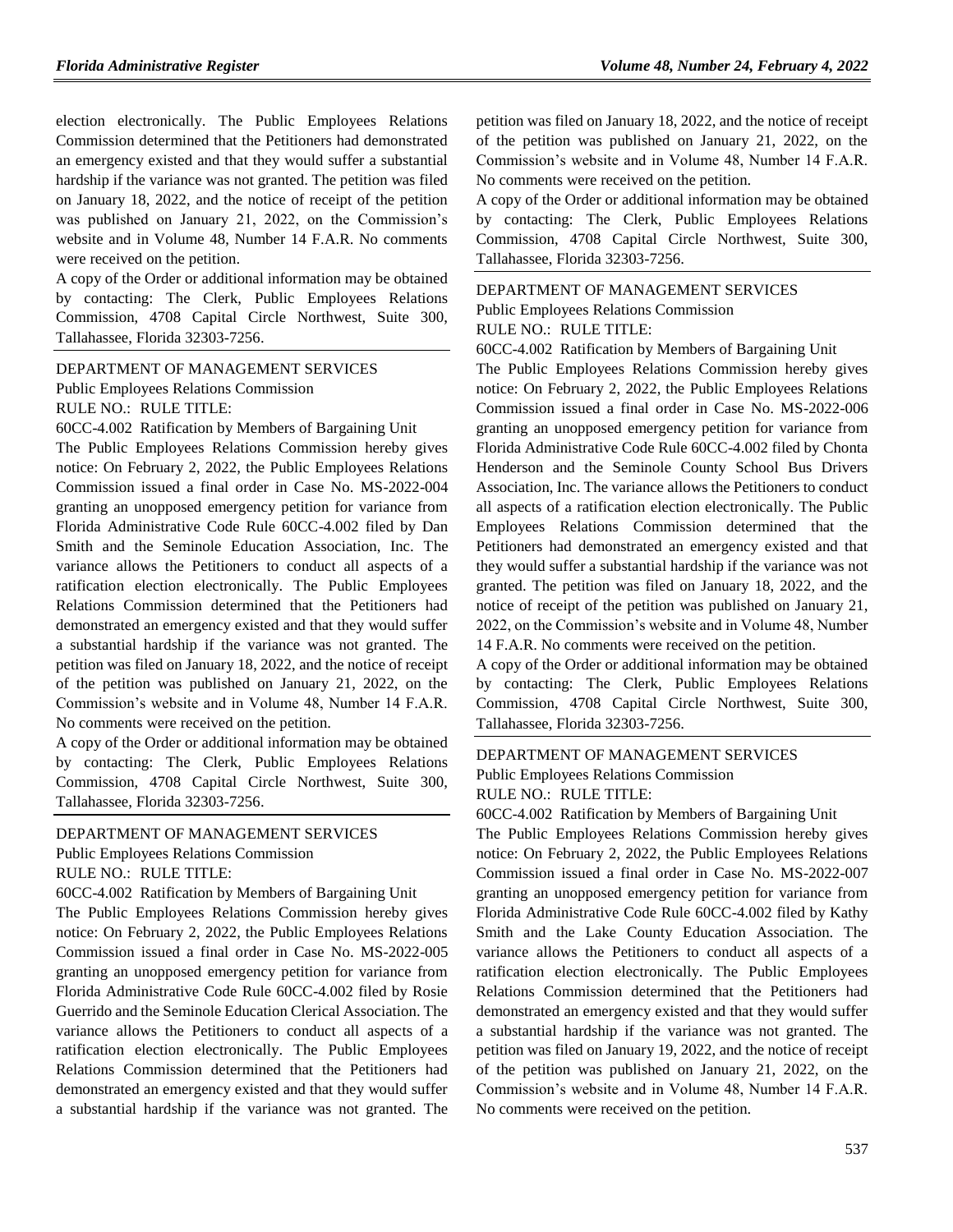A copy of the Order or additional information may be obtained by contacting: The Clerk, Public Employees Relations Commission, 4708 Capital Circle Northwest, Suite 300, Tallahassee, Florida 32303-7256.

## [DEPARTMENT OF BUSINESS AND PROFESSIONAL](https://www.flrules.org/gateway/department.asp?id=61)  [REGULATION](https://www.flrules.org/gateway/department.asp?id=61)

[Division of Hotels and Restaurants](https://www.flrules.org/gateway/organization.asp?id=249)

RULE NO.: RULE TITLE:

[61C-5.001](https://www.flrules.org/gateway/ruleNo.asp?id=61C-5.001) Safety Standards

The Department of Business and Professional Regulation, Division of Hotels and Restaurants, Bureau of Elevator Safety hereby gives notice: On February 2, 2022, the Division issued an order. The Final Order was in response to a Petition for an emergency temporary Variance from Nguyen Huy, filed January 24, 2022, and advertised on January 28, 2022, in Vol. 48, No. 19, of the Florida Administrative Register. No comments were received in response to the petition. The Final Order on the Petition for Variance denies the Petitioner a variance from Rule 8.6.5.8, ASME A17.1, 2000 edition, as adopted by Rule 61C-5.001 Florida Administrative Code that requires safeties for hydraulic cylinders installed below ground because the Petitioner has not demonstrated that the purpose of the underlying statute has been met and that the Petitioner would suffer a substantial hardship if required to comply with this rule (VW2022-009).

A copy of the Order or additional information may be obtained by contacting: Division of Hotels and Restaurants, Bureau of Elevator Safety, 2601 Blair Stone Road, Tallahassee, Florida 32399-1013. dhr.elevators@myfloridalicense.com.

#### [DEPARTMENT OF CHILDREN AND FAMILIES](https://www.flrules.org/gateway/department.asp?id=65)

[Substance Abuse Program](https://www.flrules.org/gateway/organization.asp?id=343)

RULE NO.: RULE TITLE:

[65D-30.0036L](https://www.flrules.org/gateway/ruleNo.asp?id=65D-30.0036)icensure Application and Renewal

NOTICE IS HEREBY GIVEN that on December 27, 2021, the Department of Children and Families, received a petition for waiver of paragraph 65D-30.0036(1)(c), Florida Administrative Code, from Valiant Recovery. paragraph 65D-30.0036(1)(c) of the Code requires applicants for licensure to provide substance abuse services to submit a copy of the provider's valid occupational license/business tax receipt and zoning with the application.

A copy of the Petition for Variance or Waiver may be obtained by contacting: Agency Clerk, Department of Children and Families, 2415 North Monroe Street, Suite 400, Tallahassee, FL 32303 or Agency.Clerk@myflfamilies.com.

# Section VI Notice of Meetings, Workshops and Public **Hearings**

## [DEPARTMENT OF AGRICULTURE AND CONSUMER](https://www.flrules.org/gateway/department.asp?id=5)  **[SERVICES](https://www.flrules.org/gateway/department.asp?id=5)**

[Division of Administration](https://www.flrules.org/gateway/organization.asp?id=161)

The Department of Agriculture and Consumer Services announces a telephone conference call to which all persons are invited.

DATE AND TIME: February 16, 2022, 3:00 p.m.

PLACE: Call in: (850)391-8548, Access Code: 838-398-246# GENERAL SUBJECT MATTER TO BE CONSIDERED: This is a meeting of the Industrial Hemp Advisory Committee to conduct general business.

A copy of the agenda may be obtained by contacting: cannabis@fdacs.gov.

Pursuant to the provisions of the Americans with Disabilities Act, any person requiring special accommodations to participate in this workshop/meeting is asked to advise the agency at least 4 days before the workshop/meeting by contacting: cannabis@fdacs.gov. If you are hearing or speech impaired, please contact the agency using the Florida Relay Service, 1(800)955-8771 (TDD) or 1(800)955-8770 (Voice).

For more information, you may contact: cannabis@fdacs.gov.

#### [REGIONAL PLANNING COUNCILS](https://www.flrules.org/gateway/department.asp?id=29)

[South Florida Regional Planning Council](https://www.flrules.org/gateway/organization.asp?id=66)

The South Florida Regional Planning Council announces a public meeting to which all persons are invited.

DATE AND TIME: Tuesday, February 15, 2022, 10:00 a.m.

PLACE: 1 Oakwood Blvd., Suite 250, Hollywood, Florida 33020

Virtual – "GoToMeeting" by the web or conference call, SFRPC RLF Board Meeting/ SFCDFI Board Meeting

Tuesday, February 15, 2022, 10:00 a.m. – 11:30 a.m. ET

Please join my meeting from your computer, tablet or smartphone. https://global.gotomeeting.com/join/440868093

You can also dial in using your phone. United States (Toll Free): 1(877)309-2073, United States: (646)749-3129, Access Code: 440-868-093

GENERAL SUBJECT MATTER TO BE CONSIDERED: To discuss and review the RLF and SFCDFI programs.

A copy of the agenda may be obtained by contacting: Administration at the South Florida Regional Planning Council, 1 Oakwood Boulevard, Suite 250, Hollywood, Florida 33020, (954)924-3653, or sfadmin@sfrpc.com.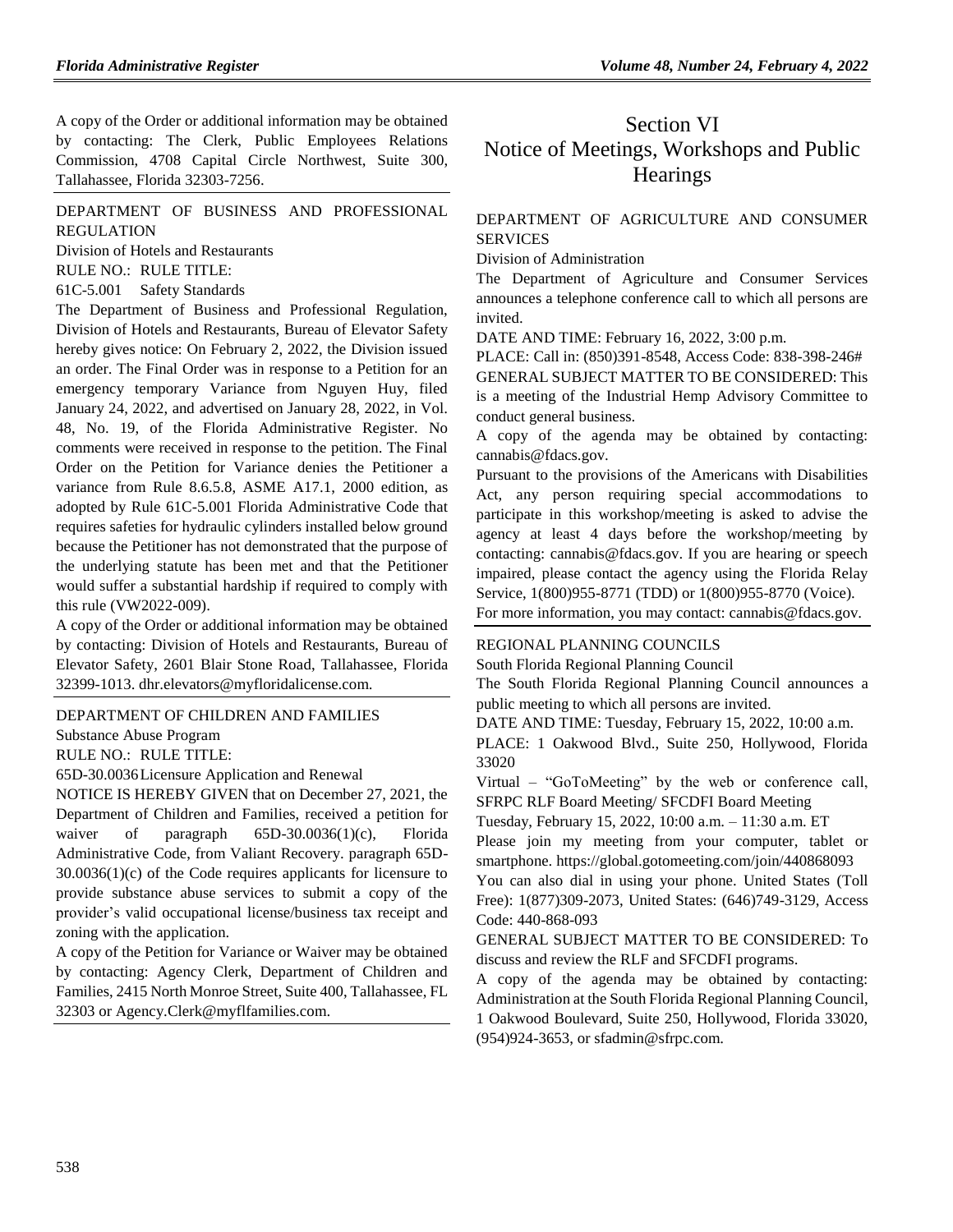If any person decides to appeal any decision made by the Board with respect to any matter considered at this meeting or hearing, he/she will need to ensure that a verbatim record of the proceeding is made, which record includes the testimony and evidence from which the appeal is to be issued.

For more information, you may contact: Administration at the South Florida Regional Planning Council, 1 Oakwood Boulevard, Suite 250, Hollywood, Florida 33020, (954)924- 3653, or sfadmin@sfrpc.com.

## [DEPARTMENT OF BUSINESS AND PROFESSIONAL](https://www.flrules.org/gateway/department.asp?id=61)  [REGULATION](https://www.flrules.org/gateway/department.asp?id=61)

[Electrical Contractors' Licensing Board](https://www.flrules.org/gateway/organization.asp?id=276)

The Electrical Contractors' Licensing Board announces a telephone conference call to which all persons are invited.

DATES AND TIMES: Tuesday, March 8, 2022, 10:00 a.m.; Thursday, March 10, 2022, 10:00 a.m.

PLACE: https://global.gotomeeting.com/join/564765493

You can also dial in using your phone. United States: (224)501- 3412

GENERAL SUBJECT MATTER TO BE CONSIDERED: Tuesday, March 8, 2022, 10:00 a.m.: Application Review; Thursday, March 10, 2022, 10:00 a.m.: Application Review.

A copy of the agenda may be obtained by contacting: Electrical Contractors' Licensing Board, 2601 Blair Stone Road, Tallahassee, Florida 32399, (850)487-1395.

Pursuant to the provisions of the Americans with Disabilities Act, any person requiring special accommodations to participate in this workshop/meeting is asked to advise the agency at least 2 days before the workshop/meeting by contacting: Electrical Contractors' Licensing Board, 2601 Blair Stone Road, Tallahassee, Florida 32399, (850)487-1395. If you are hearing or speech impaired, please contact the agency using the Florida Relay Service, 1(800)955-8771 (TDD) or 1(800)955-8770 (Voice).

If any person decides to appeal any decision made by the Board with respect to any matter considered at this meeting or hearing, he/she will need to ensure that a verbatim record of the proceeding is made, which record includes the testimony and evidence from which the appeal is to be issued.

For more information, you may contact: Electrical Contractors' Licensing Board, 2601 Blair Stone Road, Tallahassee, Florida 32399, (850)487-1395.

|                          | DEPARTMENT OF ENVIRONMENTAL PROTECTION        |
|--------------------------|-----------------------------------------------|
|                          | RULE NOS.: RULE TITLES:                       |
| $62-610.200$ Definitions |                                               |
|                          | 62-610.310 Engineering Report                 |
|                          | 62-610.330 Pretreatment Programs              |
|                          | 62-610.463 Monitoring and Operating Protocol  |
|                          | 62-610.464 Storage Requirements               |
|                          | 62-610.466 Aquifer Storage and Recovery (ASR) |
|                          |                                               |

- [62-610.471](https://www.flrules.org/gateway/ruleNo.asp?id=62-610.471) Setback Distances
- [62-610.472](https://www.flrules.org/gateway/ruleNo.asp?id=62-610.472) Supplemental Water Supplies
- [62-610.550](https://www.flrules.org/gateway/ruleNo.asp?id=62-610.550) Description of System
- [62-610.553](https://www.flrules.org/gateway/ruleNo.asp?id=62-610.553) Minimum System Size
- [62-610.554](https://www.flrules.org/gateway/ruleNo.asp?id=62-610.554) Discharge to Class I Surface Waters
- [62-610.555](https://www.flrules.org/gateway/ruleNo.asp?id=62-610.555) Discharge to Other Surface Waters
- [62-610.560](https://www.flrules.org/gateway/ruleNo.asp?id=62-610.560) Ground Water Recharge by Injection
- [62-610.562](https://www.flrules.org/gateway/ruleNo.asp?id=62-610.562) Salinity Barrier Systems

[62-610.563](https://www.flrules.org/gateway/ruleNo.asp?id=62-610.563) Waste Treatment and Disinfection

- [62-610.564](https://www.flrules.org/gateway/ruleNo.asp?id=62-610.564) Pilot Testing Program
- [62-610.567](https://www.flrules.org/gateway/ruleNo.asp?id=62-610.567) Reliability and Operator Staffing
- [62-610.568](https://www.flrules.org/gateway/ruleNo.asp?id=62-610.568) Monitoring and Operating Protocol
- [62-610.573](https://www.flrules.org/gateway/ruleNo.asp?id=62-610.573) Storage Requirements

[62-610.574](https://www.flrules.org/gateway/ruleNo.asp?id=62-610.574) Access Control, Advisory Signs, and Public Notification

The Department of Environmental Protection announces a public hearing to which all persons are invited.

DATE AND TIME: May 3, 2022, 9:00 a.m.

PLACE: Virtual hearing. Parties can register to attend the webinar via their personal computers with audio by telephone (regular long-distance telephone charges will apply) or by speakers connected to their computer (no telephone charges will apply). Webinar registration is via [https://attendee.gotowebinar.com/register/5075597882797923](https://attendee.gotowebinar.com/register/5075597882797923595) [595.](https://attendee.gotowebinar.com/register/5075597882797923595)

GENERAL SUBJECT MATTER TO BE CONSIDERED: On October 22, 2021, the Department published proposed amendments to Chapter 62-610, Florida Administrative Code (F.A.C.), to adopt recommendations of the Potable Reuse Commission's 2020 report "Advancing Potable Reuse in Florida: Framework for the Implementation of Potable Reuse in Florida" as required by Florida's Clean Waterways Act of 2020 and the new aquifer storage and recovery system requirements in Senate Bill 64 (2021). The Department will present the proposed amendments to the public. The hearing will provide an opportunity for affected persons to present evidence and argument on all issues under consideration. The hearing will not adjudicate rights and will not be adversarial in nature.

A copy of the agenda may be obtained after April 25, 2022, by contacting: Abel Agosto, Environmental Administrator, Division of Water Resource Management, MS 3545, 2600 Blair Stone Road, Tallahassee, FL 32399, (850)245-8603 or by email at [Abel.Agosto@Floridadep.gov.](mailto:Abel.Agosto@Floridadep.gov) Additional information regarding the rulemaking may be found on the DEP Water Resource Management Rules in Development webpage at: [https://floridadep.gov/water/water/content/water-resource-](https://floridadep.gov/water/water/content/water-resource-management-rules-development)

[management-rules-development](https://floridadep.gov/water/water/content/water-resource-management-rules-development) or on the DEP Water Reuse New and Rulemaking Information webpage at [https://floridadep.gov/water/domestic-](https://floridadep.gov/water/domestic-wastewater/content/water-reuse-news-rulemaking-information)

[wastewater/content/water-reuse-news-rulemaking](https://floridadep.gov/water/domestic-wastewater/content/water-reuse-news-rulemaking-information)[information.](https://floridadep.gov/water/domestic-wastewater/content/water-reuse-news-rulemaking-information)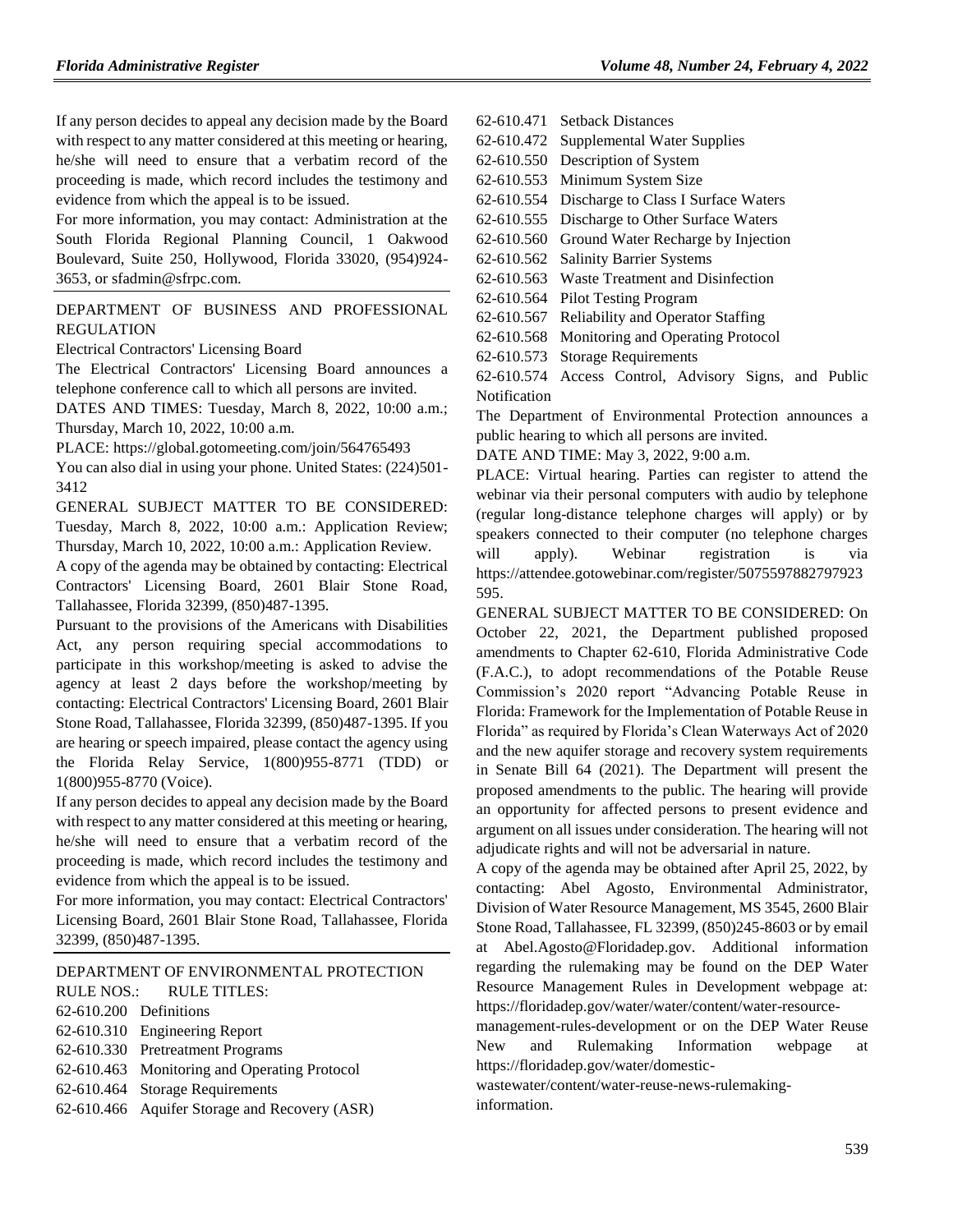Pursuant to the provisions of the Americans with Disabilities Act, any person requiring special accommodations to participate in this workshop/meeting is asked to advise the agency at least 5 days before the workshop/meeting by contacting: Abel Agosto at (850)245-8603 or by email at [Abel.Agosto@Floridadep.gov.](mailto:Abel.Agosto@Floridadep.gov) If you are hearing or speech impaired, please contact the agency using the Florida Relay Service, 1(800)955-8771 (TDD) or 1(800)955-8770 (Voice).

For more information, you may contact: Abel Agosto, Environmental Administrator, Division of Water Resource Management, MS 3545, 2600 Blair Stone Road, Tallahassee, FL 32399, (850)245-8603 or by email at [Abel.Agosto@Floridadep.gov.](mailto:Abel.Agosto@Floridadep.gov)

## [DEPARTMENT OF ENVIRONMENTAL PROTECTION](https://www.flrules.org/gateway/department.asp?id=62) [Division of State Lands](https://www.flrules.org/gateway/organization.asp?id=292)

The DEPARTMENT OF ENVIRONMENTAL PROTECTION announces a public meeting to which all persons are invited. DATE AND TIME: March 2, 2022, 6:00 p.m. – 7:00 p.m. PLACE: Recreation Hall, Highlands Hammock State Park, 5931 Hammock Road, Sebring, FL 33872

GENERAL SUBJECT MATTER TO BE CONSIDERED: The Acquisition and Restoration Council (ARC), as defined in Section 259.035, F.S., announces a public meeting to which all persons are invited. The purpose of this meeting is for Council to take public testimony on the 2022 Florida Forever Cycle 1 project proposals and existing land acquisition projects.

A copy of the agenda may be obtained by contacting: Shauna R. Allen with the Division of State Lands at Shauna.R.Allen@FloridaDEP.gov, or by visiting the Department of Environmental Protection website beginning February 1,  $2022$ , at https://floridadep.gov/lands/environmental-

services/content/acquisition-and-restoration-council-arc.

Pursuant to the provisions of the Americans with Disabilities Act, any person requiring special accommodations to participate in this workshop/meeting is asked to advise the agency at least 2 days before the workshop/meeting by contacting: If you are hearing or speech impaired, please contact the agency using the Florida Relay Service, 1(800)955- 8771 (TDD) or 1(800)955-8770 (Voice).

If any person decides to appeal any decision made by the Board with respect to any matter considered at this meeting or hearing, he/she will need to ensure that a verbatim record of the proceeding is made, which record includes the testimony and evidence from which the appeal is to be issued.

For more information, you may contact: Shauna R. Allen with the Division of State Lands at Shauna.R.Allen@FloridaDEP.gov.

## [DEPARTMENT OF ENVIRONMENTAL PROTECTION](https://www.flrules.org/gateway/department.asp?id=62) [Division of State Lands](https://www.flrules.org/gateway/organization.asp?id=292)

The DEPARTMENT OF ENVIRONMENTAL PROTECTION announces a public meeting to which all persons are invited. DATE AND TIME: March 1, 2022, 6:00 p.m. – 7:00 p.m.

PLACE: Elsa Kimbell Environmental Education and Research Center, Jonathan Dickinson State Park, 16450 S.E. Federal Highway, Hobe Sound, FL 33455

GENERAL SUBJECT MATTER TO BE CONSIDERED: The Acquisition and Restoration Council (ARC), as defined in Section 259.035, F.S., announces a public meeting to which all persons are invited. The purpose of this meeting is for Council to take public testimony on the 2022 Florida Forever Cycle 1 project proposals and existing land acquisition projects.

A copy of the agenda may be obtained by contacting: Shauna R. Allen with the Division of State Lands at Shauna.R.Allen@FloridaDEP.gov, or by visiting the Department of Environmental Protection website beginning February 1, 2022, at https://floridadep.gov/lands/environmental-

services/content/acquisition-and-restoration-council-arc.

Pursuant to the provisions of the Americans with Disabilities Act, any person requiring special accommodations to participate in this workshop/meeting is asked to advise the agency at least 2 days before the workshop/meeting by contacting: If you are hearing or speech impaired, please contact the agency using the Florida Relay Service, 1(800)955- 8771 (TDD) or 1(800)955-8770 (Voice).

If any person decides to appeal any decision made by the Board with respect to any matter considered at this meeting or hearing, he/she will need to ensure that a verbatim record of the proceeding is made, which record includes the testimony and evidence from which the appeal is to be issued.

For more information, you may contact: Shauna Allen with the Office of Environmental Services at (850)245-2713 or email: shauna.r.allen@FloridaDEP.gov.

## [DEPARTMENT OF HEALTH](https://www.flrules.org/gateway/department.asp?id=64)

[Board of Chiropractic Medicine](https://www.flrules.org/gateway/organization.asp?id=311)

The Board of Chiropractic Medicine announces a telephone conference call to which all persons are invited.

DATE AND TIME: February 15, 2022, 12:00 p.m. EST

PLACE: 1(888)585-9008, 136-103-141#

GENERAL SUBJECT MATTER TO BE CONSIDERED: Probable Cause Panel.

A copy of the agenda may be obtained by contacting: https://floridaschiropracticmedicine.gov/

Pursuant to the provisions of the Americans with Disabilities Act, any person requiring special accommodations to participate in this workshop/meeting is asked to advise the agency at least 7 days before the workshop/meeting by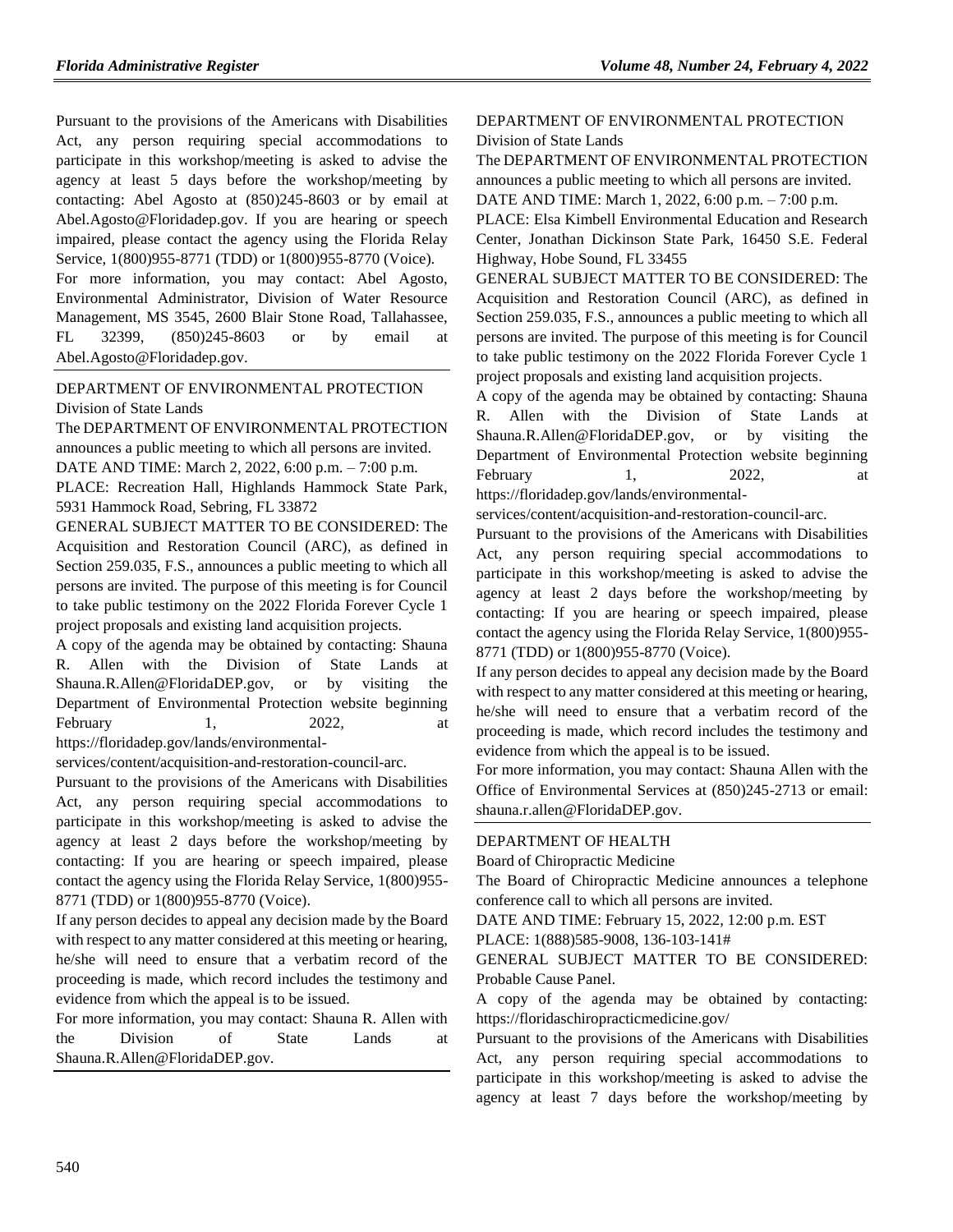contacting: MQA.Chiropractic@flhealth.gov. If you are hearing or speech impaired, please contact the agency using the Florida Relay Service, 1(800)955-8771 (TDD) or 1(800)955- 8770 (Voice).

If any person decides to appeal any decision made by the Board with respect to any matter considered at this meeting or hearing, he/she will need to ensure that a verbatim record of the proceeding is made, which record includes the testimony and evidence from which the appeal is to be issued.

## [DEPARTMENT OF HEALTH](https://www.flrules.org/gateway/department.asp?id=64)

[Division of Children's Medical Services](https://www.flrules.org/gateway/organization.asp?id=333)

The Florida Department of Health/ Division of Children's Medical Services/ Early Steps Program announces a telephone conference call to which all persons are invited.

DATE AND TIME: February 21, 2022, 1:00 p.m. ET

PLACE: https://teams.microsoft.com/l/meetupjoin/19%3ameeting\_NTYzZGE2YjctYzhmZi00NzhiLWFjN

WQtZWZjYTZlNDY3Zjc4%40thread.v2/0?context=%7b%22 Tid%22%3a%2228cd8f80-3c44-4b27-81a0-

cd2b03a31b8d%22%2c%22Oid%22%3a%22533018a0-f734- 4b13-921a-d78abc916779%22%7d

GENERAL SUBJECT MATTER TO BE CONSIDERED: The Early Steps Child and Family Outcomes Stakeholder Group is conducting a meeting to assist and advise the Early Steps Program.

A copy of the agenda may be obtained by contacting: lily.wells@flhealth.gov.

Pursuant to the provisions of the Americans with Disabilities Act, any person requiring special accommodations to participate in this workshop/meeting is asked to advise the agency at least 3 days before the workshop/meeting by contacting: lily.wells@flhealth.gov. If you are hearing or speech impaired, please contact the agency using the Florida Relay Service, 1(800)955-8771 (TDD) or 1(800)955-8770 (Voice).

If any person decides to appeal any decision made by the Board with respect to any matter considered at this meeting or hearing, he/she will need to ensure that a verbatim record of the proceeding is made, which record includes the testimony and evidence from which the appeal is to be issued.

For more information, you may contact: lily.wells@flhealth.gov.

#### [DEPARTMENT OF HEALTH](https://www.flrules.org/gateway/department.asp?id=64)

[Division of Children's Medical Services](https://www.flrules.org/gateway/organization.asp?id=333)

The State Child Abuse Death Review Leadership Meeting announces a public meeting to which all persons are invited.

DATE AND TIME: February 17, 2022, 1:00 p.m. – 5:00 p.m. PLACE: Microsoft Teams Meeting Link: https://teams.microsoft.com/l/meetup-

join/19%3ameeting\_OTIwZDdkNzgtOTE0Yi00ZjFmLTlhMj

gtNjE3Y2M0YzJkNzRi%40thread.v2/0?context=%7b%22Tid %22%3a%2228cd8f80-3c44-4b27-81a0-

cd2b03a31b8d%22%2c%22Oid%22%3a%22347994ad-22fa-4850-87b1-dd0a53a66c99%22%7d

GENERAL SUBJECT MATTER TO BE CONSIDERED: To provide data analysis updates, case review status updates, review State Committee recommendations, prevention initiatives, and action planning, plan and develop CADR Annual Summit, and share CADR related resources and opportunities

A copy of the agenda may be obtained by contacting: Joshua.Thomas@flhealth.gov.

Pursuant to the provisions of the Americans with Disabilities Act, any person requiring special accommodations to participate in this workshop/meeting is asked to advise the agency at least 7 days before the workshop/meeting by contacting: Joshua.Thomas@flhealth.gov. If you are hearing or speech impaired, please contact the agency using the Florida Relay Service, 1(800)955-8771 (TDD) or 1(800)955-8770 (Voice).

For more information, you may contact: Joshua.Thomas@flhealth.gov.

#### [DEPARTMENT OF CHILDREN AND FAMILIES](https://www.flrules.org/gateway/department.asp?id=65)

The Florida Department of Children and Families announces a public meeting to which all persons are invited.

DATE AND TIME: February 11, 2022, 10:00 a.m. – 12:00 Noon CT

PLACE: Microsoft Teams, email Melissa Sidoti at Melissa.Sidoti@myflfamilies.com for meeting invite link.

GENERAL SUBJECT MATTER TO BE CONSIDERED: Agenda:

https://calendar.google.com/calendar/u/0/r/week/2022/2/11?ei d=M2g2OWczMmdhbHA4YmRuNDVtYWdtYXFicnEgc2pr NGxiZGt0NWZsdmhnYmVhODFlY2s4YzBAZw&ctz=Amer ica/New\_York&ctz=America/New\_York&pli=1&sf=true

A copy of the agenda may be obtained by contacting: Melissa Sidoti at Melissa.Sidoti@myflfamilies.com.

Pursuant to the provisions of the Americans with Disabilities Act, any person requiring special accommodations to participate in this workshop/meeting is asked to advise the agency at least 5 days before the workshop/meeting by contacting: Melissa Sidoti at Melissa.Sidoti@myflfamilies.com. If you are hearing or speech impaired, please contact the agency using the Florida Relay Service, 1(800)955-8771 (TDD) or 1(800)955-8770 (Voice). For more information, you may contact: Melissa Sidoti at

Melissa.Sidoti@myflfamilies.com.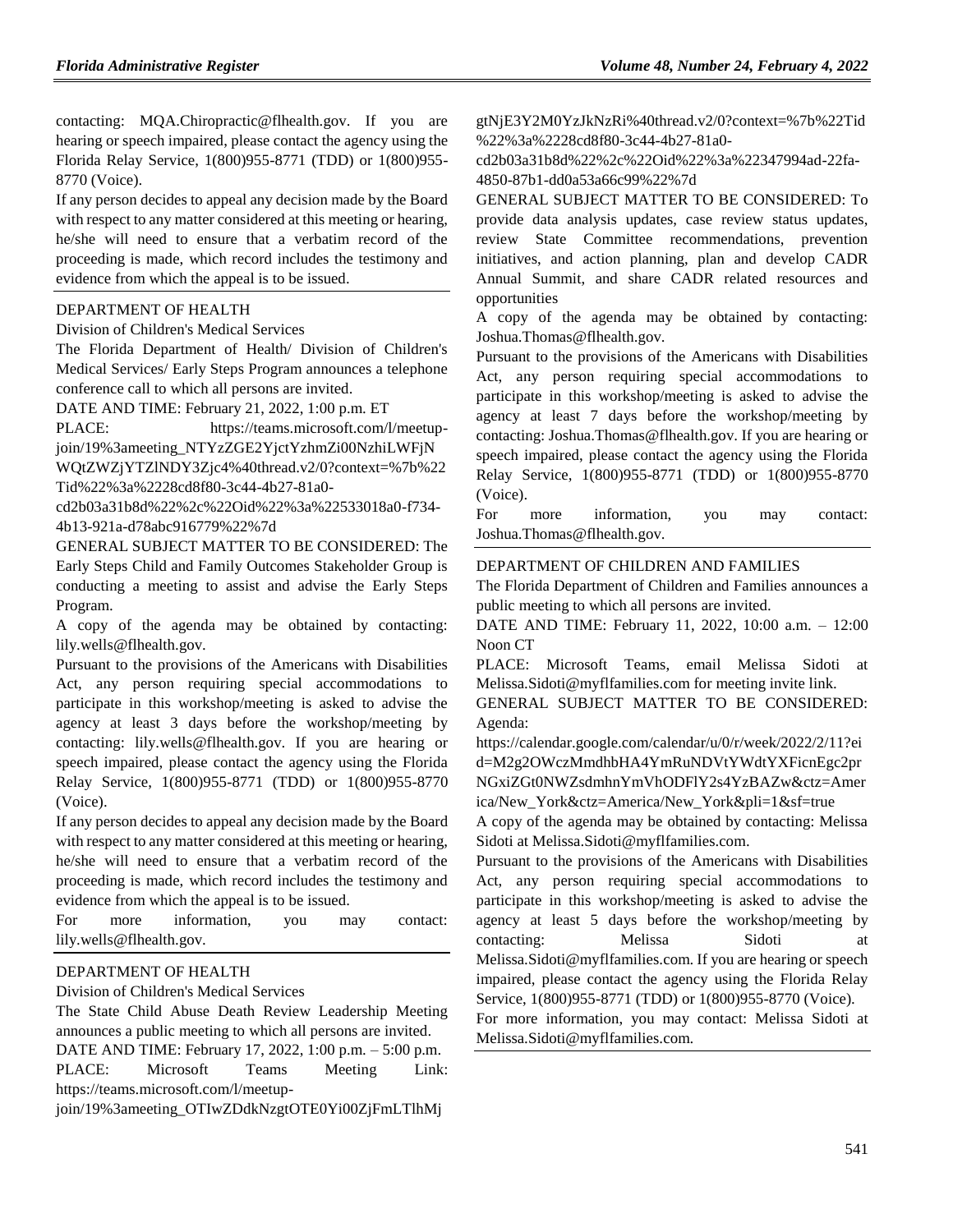## [DEPARTMENT OF CHILDREN AND FAMILIES](https://www.flrules.org/gateway/department.asp?id=65)

The department of children and families announces a public meeting to which all persons are invited.

DATE AND TIME: February 10, 2022, 10:00 a.m. – 12:00 Noon CT

PLACE: VIA TEAMS(virtual)

GENERAL SUBJECT MATTER TO BE CONSIDERED: https://calendar.google.com/calendar/event?eid=NjkyaG9vcT FhMHFzdThkNnQyMnFnOWg4bG8gc2prNGxiZGt0NWZsd mhnYmVhODFlY2s4YzBAZw&ctz=America/New\_York&ct z=America/New\_York

A copy of the agenda may be obtained by contacting: Mylisa Lee, mylisa.lee@myflfamilies.com, (850)251-7350.

Pursuant to the provisions of the Americans with Disabilities Act, any person requiring special accommodations to participate in this workshop/meeting is asked to advise the agency at least 5 days before the workshop/meeting by contacting: Mylisa Lee, mylisa.lee@myflfamilies.com, (850)251-7350. If you are hearing or speech impaired, please contact the agency using the Florida Relay Service, 1(800)955- 8771 (TDD) or 1(800)955-8770 (Voice).

If any person decides to appeal any decision made by the Board with respect to any matter considered at this meeting or hearing, he/she will need to ensure that a verbatim record of the proceeding is made, which record includes the testimony and evidence from which the appeal is to be issued.

For more information, you may contact: Mylisa Lee, mylisa.lee@myflfamilies.com, (850)251-7350.

## [PANHANDLE PUBLIC LIBRARY COOPERATIVE](https://www.flrules.org/gateway/organization.asp?id=1317)  **[SYSTEM](https://www.flrules.org/gateway/organization.asp?id=1317)**

The Panhandle Public Library Cooperative System (PPLCS) announces a public meeting to which all persons are invited. DATE AND TIME: February 16, 2022, 10:00 a.m.

PLACE: PPLCS office located at 2862 Madison St., Ste. 1, Marianna, FL 32448

GENERAL SUBJECT MATTER TO BE CONSIDERED: Normal board materials

A copy of the agenda may be obtained by contacting: Cynthia at cdelahunt@pplcs.net or (850)482-9296.

Pursuant to the provisions of the Americans with Disabilities Act, any person requiring special accommodations to participate in this workshop/meeting is asked to advise the agency at least 3 days before the workshop/meeting by contacting: Cynthia at cdelahunt@pplcs.net or (850)482-9296. If you are hearing or speech impaired, please contact the agency using the Florida Relay Service, 1(800)955-8771 (TDD) or 1(800)955-8770 (Voice).

If any person decides to appeal any decision made by the Board with respect to any matter considered at this meeting or hearing, he/she will need to ensure that a verbatim record of the proceeding is made, which record includes the testimony and evidence from which the appeal is to be issued.

For more information, you may contact: Cynthia at cdelahunt@pplcs.net or (850)482-9296.

#### ATKINS – [TALLAHASSEE](https://www.flrules.org/gateway/organization.asp?id=903)

The Florida Department of Transportation (FDOT), District Two announces a public meeting to which all persons are invited.

DATES AND TIMES: February 15, 2022, 5:30 p.m. – 7:30 p.m. (in-person in Chiefland)

February 17, 2022, 6:00 p.m. – 7:00 p.m. (virtual via GoToWebinar)

February 21, 2022, 4:30 p.m. – 7:30 p.m. (in-person in Inglis)

PLACE: The February 15, 2022 meeting will be held at the College of Central Florida (Levy Campus) located at 15390 US 19 in Chiefland, Florida; The February 17, 2022 meeting will be held virtually through GoToWebinar; The February 21, 2022 meeting will be held at the Inglis Community Center located at 137 Highway 40 West in Inglis, Florida

GENERAL SUBJECT MATTER TO BE CONSIDERED: FDOT is hosting three Kick-off Meetings (two in-person and one virtual) for a Project Development and Environment (PD&E) study (FPID 445737-2) to consider improvements to US 19 in Citrus and Levy counties. The study limits extend from Red Level in Citrus County to NW 140th Street in Chiefland (Levy County). This project, conducted in accordance with 339.67 of the Florida Statutes, will consider ways to achieve and maintain free flow of traffic on US 19 within the study limits.

These Kick-off Meetings will be held in an informal, open house format which will allow the public to review project information and discuss the project with staff at their own pace. Written comments will be accepted.

Pre-registration is required for the virtual meeting (February 17, 2022) and encouraged for the in-person meetings. The public can pre-register online at nflroads.com/US19.

The environmental review, consultation, and other actions required by applicable federal environmental laws for this

project is being, or have been, carried-out by FDOT pursuant to 23 U.S.C. § 327 and a Memorandum of Understanding dated December 14, 2016, and executed by FHWA and FDOT.

A copy of the agenda may be obtained by contacting: Brian Brooker, FDOT Project Manager, at (386)961-7441 or brian.brooker@dot.state.fl.us.

Pursuant to the provisions of the Americans with Disabilities Act, any person requiring special accommodations to participate in this workshop/meeting is asked to advise the agency at least 7 days before the workshop/meeting by contacting: Brian Brooker, whose contact information is provided above. If you are hearing or speech impaired, please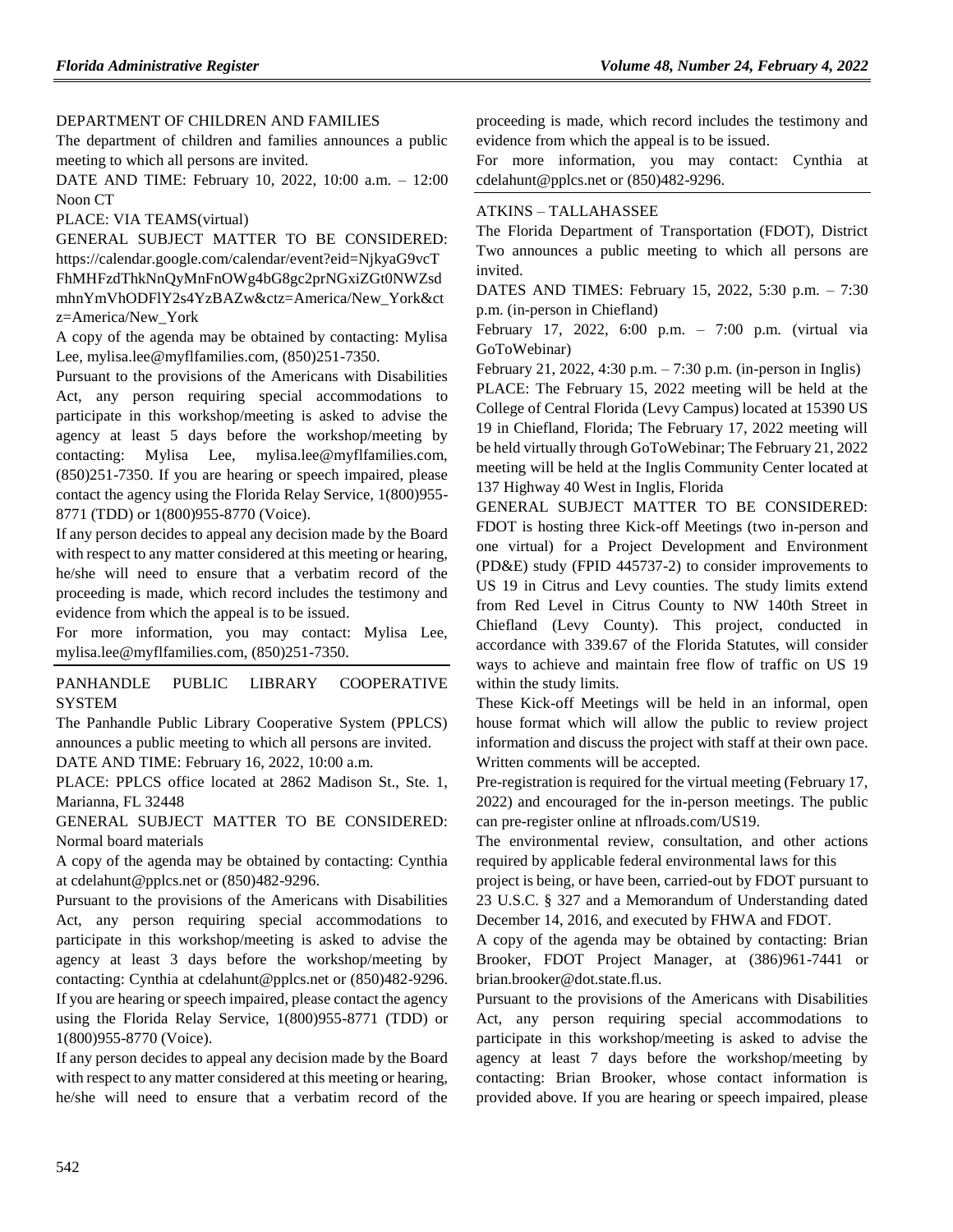contact the agency using the Florida Relay Service, 1(800)955- 8771 (TDD) or 1(800)955-8770 (Voice).

For more information, you may contact: Brian Brooker, FDOT Project Manager, at  $(386)961-7441$  or brian.brooker@dot.state.fl.us.

#### [KITTELSON & ASSOCIATES, INC.](https://www.flrules.org/gateway/organization.asp?id=1009)

The Florida Department of Transportation (FDOT) announces a telephone conference call to which all persons are invited. DATE AND TIME: Tuesday, February 8, 2022, 2:00 p.m. –

3:00 p.m.

PLACE: Virtually on Microsoft TEAMS

GENERAL SUBJECT MATTER TO BE CONSIDERED: A Project Visioning Team (PVT) meeting will be held regarding project plans on U.S. 17/92 (N. Orlando Avenue), S.R. 414 (Maitland Boulevard), and Maitland Avenue within the City of Maitland with LYNX, the City of Maitland, Orange County, MetroPlan Orlando, and FDOT. (FPID no. 962200-1).

The purpose of this project is to evaluate possible improvements along segments of U.S. 17/92 (Orlando Avenue), S.R. 414 (Maitland Boulevard), and Maitland Avenue within the City of Maitland to improve multimodal safety, operations, and connectivity. The public meeting is being held to present information and receive agency feedback.

The meeting is being held virtually over Microsoft TEAMS.

A copy of the agenda may be obtained by contacting: Like Liu by email at lliu@kittelson.com or by phone at (407)373-1129. Pursuant to the provisions of the Americans with Disabilities Act, any person requiring special accommodations to participate in this workshop/meeting is asked to advise the agency at least 7 days before the workshop/meeting by contacting: FDOT Manager Like Liu at (407)373-1129 or lliu@kittelson.com. If you are hearing or speech impaired, please contact the agency using the Florida Relay Service, 1(800)955-8771 (TDD) or 1(800)955-8770 (Voice).

For more information, you may contact: FDOT Manager Ennis Davis by phone at (386)943-5422, or by email at Ennis.Davis@dot.state.fl.us, or U.S. mail at Florida Department of Transportation, 719 South Woodland Boulevard, M.S. 501, DeLand, FL 32720. Information about this project is also available online at www.cflroads.com. Simply type 962200-1. in the search box, click "go" and then select the project.

[INFINITE SOURCE COMMUNICATIONS GROUP, LLC](https://www.flrules.org/gateway/organization.asp?id=1035)

The Florida Department of Transportation District Six announces a public meeting to which all persons are invited. DATE AND TIME: Wednesday, February 23, 2022, 6:00 p.m. PLACE: In-Person Public Meeting will be held at: City of North Miami, Council Chambers, 776 NE 125 Street, North Miami, FL 33161. All current Centers for Disease Control and Prevention (CDC) guidelines will be followed.

To RSVP visit click here.

To attend the Virtual Public Meeting online:

Visit the link:

https://attendee.gotowebinar.com/register/8655195425353152 014

Participants can also call in by dialing (562)247-8422, Access code: 192-222-817

GENERAL SUBJECT MATTER TO BE CONSIDERED: The Florida Department of Transportation (FDOT) District Six will hold a meeting, both in-person and virtually, for a roadway project along State Road (SR) 909/W Dixie Highway from NE 129 Street to NE 151 Street, located in Miami-Dade County. The project identification number is 443936-1-52-01. The meeting will consist of a formal presentation followed by an open discussion. Staff will be available to answer questions and provide assistance. Questions will be responded to as time permits, in the order received. If your question is not responded to during the event, a response will be provided in writing following the hearing.

For the in-person meeting, all current Centers for Disease Control and Prevention (CDC) guidelines will be observed.

Public participation is solicited without regard to race, color, national origin, age, sex, religion, disability, or family status.

A copy of the agenda may be obtained by contacting: Community Outreach Specialist, Rodolfo Roman at (305)470- 5477, email: Rodolfo.Roman@dot.state.fl.us.

Pursuant to the provisions of the Americans with Disabilities Act, any person requiring special accommodations to participate in this workshop/meeting is asked to advise the agency at least 7 days before the workshop/meeting by contacting: Nicholas Danu at (305)470-5219 or in writing at FDOT, 1000 NW 111 Avenue, Miami, FL 33172 or by email at: Nicholas.Danu@dot.state.fl.us. If you are hearing or speech impaired, please contact the agency using the Florida Relay Service, 1(800)955-8771 (TDD) or 1(800)955-8770 (Voice).

For more information, you may contact: Community Outreach Specialist Rodolfo Roman at (786)519-7160, email: Rodolfo.Roman@dot.state.fl.us.

# Section VII Notice of Petitions and Dispositions Regarding Declaratory Statements

## [DEPARTMENT OF BUSINESS AND PROFESSIONAL](https://www.flrules.org/gateway/department.asp?id=61)  [REGULATION](https://www.flrules.org/gateway/department.asp?id=61)

[Division of Florida Condominiums, Timeshares and Mobile](https://www.flrules.org/gateway/organization.asp?id=248)  **[Homes](https://www.flrules.org/gateway/organization.asp?id=248)** 

NOTICE IS HEREBY GIVEN that Division of Florida Condominiums, Timeshares, and Mobile Homes, Department of Business and Professional Regulation, State of Florida has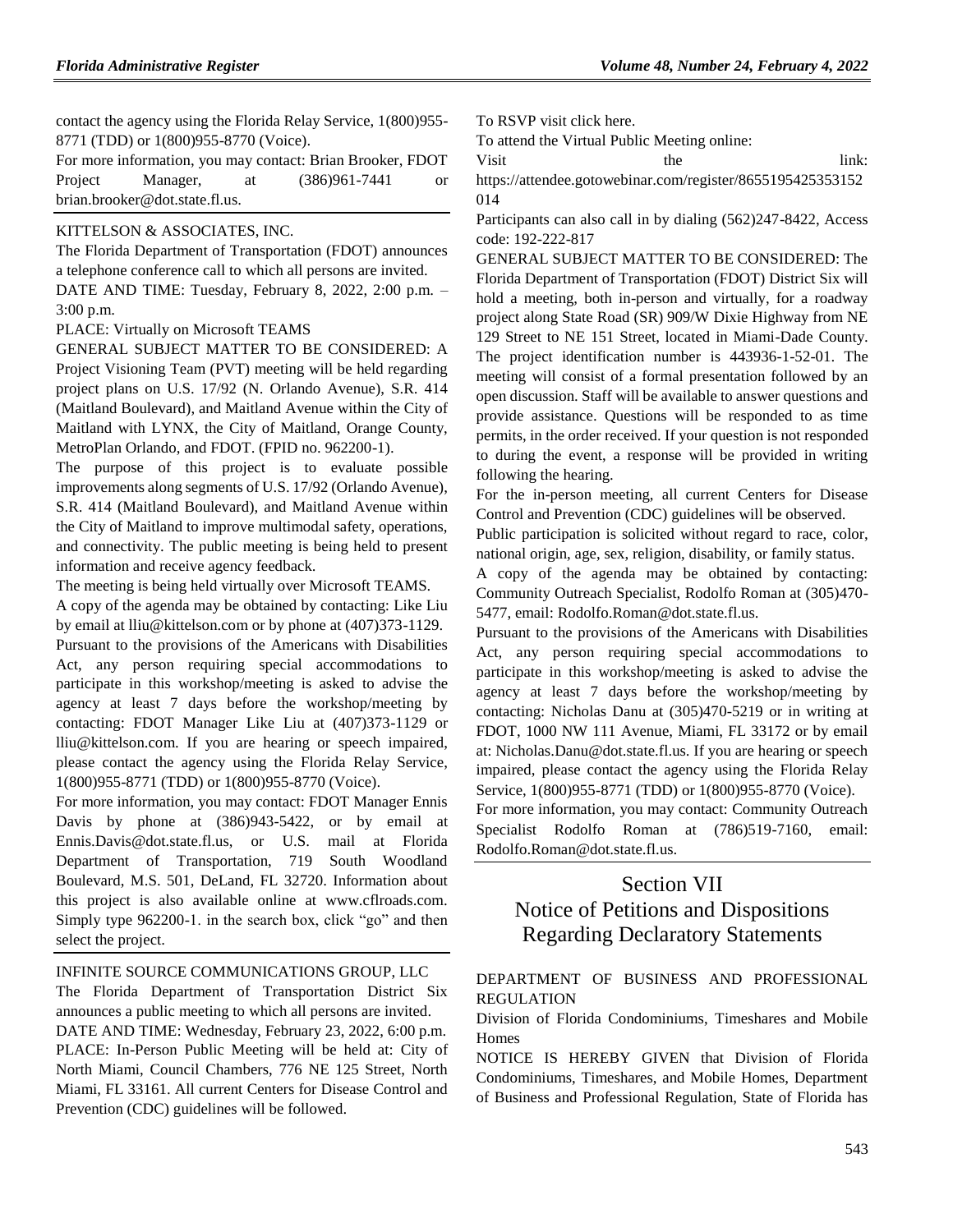received the petition for declaratory statement from James Maes, In Re: Seacoast 5700 Condominium Association of Miami Beach, Inc. The petition seeks the agency's opinion as to the applicability of subsection 718.112(12), Florida Statutes as it applies to the petitioner.

Petitioner requests a declaratory statement as to: 1. Whether a previous Declaratory Statement, for Park Lake Towers Condominium Association, Docket No. 2006007766 is applicable to Petitioner's case. 2. Whether audio and/or visual recording made by the Association of properly noticed board and committee meeting be considered official records of the Association when no other records such as meeting minutes are otherwise submitted or approved to document the proceedings; and are considered official records subject to inspection pursuant to subsection 718.112(12), Florida Statutes. 3. Whether official recordings, resolutions documenting a board decision, any other records of board votes, including emails, may be considered official records subject to inspection pursuant to subsection 718.112(12), Florida Statutes. 4. Whether damages for the Association's willful non-compliance with access to official records subject to inspection pursuant to subsection 718.112(12), Florida Statutes apply to Petitioner's attempts to obtain access to records. 5. Whether an undocumented vote by the Association Board is legitimate or legally binding.

A copy of the Petition for Declaratory Statement may be obtained by contacting: Docket Number 2021054258, may be obtained by contacting the Department of Business and Professional Regulation, Division of Florida Condominiums, Timeshares, and Mobile Homes, 2601 Blair Stone Road, Tallahassee, Florida 32399-1030, (850)488-1631, lscmhpublicrecords@myfloridalicense.com.

Please refer all comments to: James Richardson, Chief Attorney, Department of Business and Professional Regulation, Division of Florida Condominiums, Timeshares, and Mobile Homes, 2601 Blair Stone Road, Tallahassee, Florida 32399- 2202. Responses, motions to intervene, or requests for an agency hearing, §120.57(2), Fla. Stat., must be filed within 21 days of this notice.

# Section VIII Notice of Petitions and Dispositions Regarding the Validity of Rules

Notice of Petition for Administrative Determination has been filed with the Division of Administrative Hearings on the following rules:

## **NONE**

Notice of Disposition of Petition for Administrative Determination has been filed with the Division of Administrative Hearings on the following rules:

## NONE

# Section IX Notice of Petitions and Dispositions Regarding Non-rule Policy Challenges

## NONE

Section X Announcements and Objection Reports of the Joint Administrative Procedures **Committee** 

## NONE

# Section XI Notices Regarding Bids, Proposals and Purchasing

[Pasco County Board of County Commissioners](https://www.flrules.org/gateway/organization.asp?id=1352) IFB-SN-22-068 IFB-SN-22-068 TOWER ROAD FORCE MAIN EXTENSION; March 22, 2022, 1:15 p.m.; [WWW.BIDNETDIRECT.COM](http://www.bidnetdirect.com/)

[SARASOTA COUNTY PUBLIC HOSPITAL BOARD](https://www.flrules.org/gateway/organization.asp?id=1112) REQUEST FOR STATEMENTS OF QUALIFICATIONS for PROFESSIONAL GENERAL CONTRACTING SERVICES PROJECT ANNOUNCEMENT: The Sarasota County Public Hospital District d/b/a Sarasota Memorial Hospital and Sarasota Memorial Health Care System and its governing board (collectively, "the Hospital"), located in Sarasota County, Florida, is accepting statements of qualifications from Professional General Contracting Consulting Firms under the provisions of the Consultants' Competitive Negotiation Act, which is codified at Section 287.055, Florida Statutes.

## PROJECT TITLE: THE SARASOTA MEMORIAL HOSPITAL NEW EDUCATION AND RESEARCH BUILDING

The scope of work for this project includes professional general contracting services for the construction management, proposed staging, constructability, and schedule ("a constructability package") of a new 7 story, approximately 80,000-square-foot building to include but not limited to, conference space, educational simulation laboratories, clinical research, shell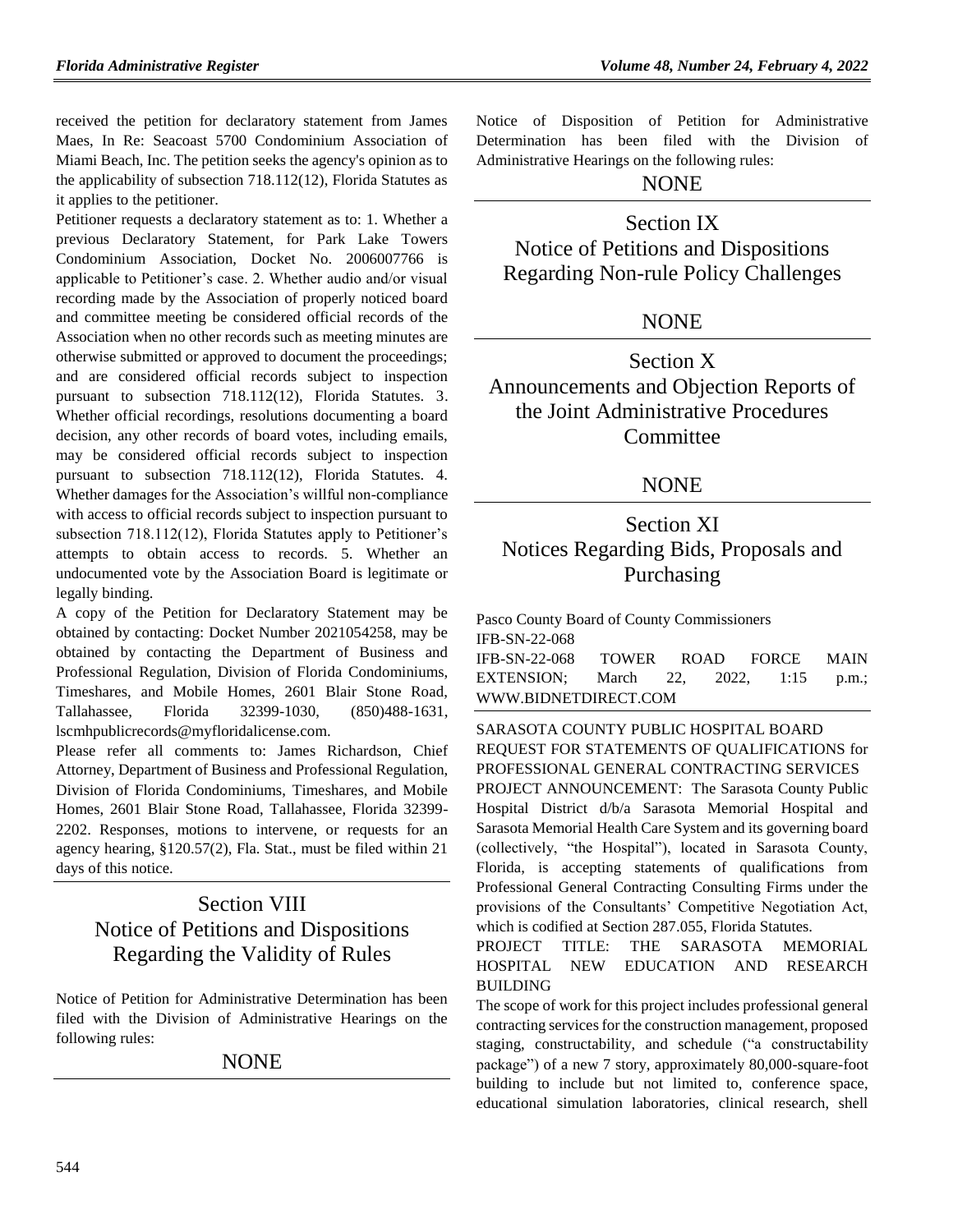space, Graduate Medical Education offices, Medical Library, Sarasota County Public Hospital Board room, SMH Board Secretary, SMH Board conference, Corporate Administrative offices, associated support space, and an elevated Pedestrian Bridge connection to the main hospital. The scope includes a three (3) story, approximately 345 car capacity parking garage physically attached to the "New Education and Research Building", located at 1880 Arlington Street, Sarasota, FL 34239.

This project scope includes the complete demolition of an existing three (3) story medical office building, and surface parking lot, located at the same address. The scope shall include a deliverable of a collaborative effort with the design team to develop a detailed, electronic presentation of all constructability results to include staging, schedule, total project costs, and how the project would be phased. The presentation shall be utilized to inform the Sarasota County Public Hospital Board and Administration of proposed timelines and total project costs.

PROPOSED SCHEDULE: The timelines to design and build these potential buildings and services will be determined by the results of the schematic constructability package and potential revisions as The New Education and Research Building development progresses.

In addition, the proposed schedule will be determined, and may be subject to change, based on the timing of regulatory and other necessary approvals. Project development, including professional services, is contingent upon availability of funds.

Firms interested in being considered as candidates are required to submit six (6) bound statements of qualifications that include at least the following data, to be organized in the following order:

1. A copy of Florida current construction licensure and current corporate registration certificates.

2. Completed AIA Document A305 Contractor's Qualification Statement, latest edition.

3. Proof of general, automobile and workers' compensation liability insurance coverage.

4. A complete list of all the firm's relevant insurance coverage statements that provide minimum coverage limits that;

a. Provide proof that the minimum insurance coverage provided is sufficient to protect the Hospital for this project.

5. Proof of current bonding capacity and current usage of bonding capacity and available bonding capacity remaining.

6. A separate statement as to whether the firm is a certified Minority Business Enterprise. If your firm claims MBE, WMBE status, a copy of your firm's current, valid MBE, WMBE certificate is required as part of your qualification statement submittal.

7. A list of at least five client references consisting of name, title, address, telephone number and project name(s) for each project specified. Please ensure your references are updated and willing to reply. Reference responses are mandatory.

8. Construction and permitting experience within the City of Sarasota and County of Sarasota, Florida and other applicable permitting agencies.

9. Resumes of key personnel that would be used on this project to include their project relevant experience and project decision making authority for this project.

a. The firm's experience in the construction management of a high-rise medical office, professional office and simulation and research building on a hospital campus;

b. Pedestrian Bridge construction experience and their construction administration experience;

i. Examples of a similarly completed construction, preferably in the state of Florida;

ii. Site development to include but not limited to Roadways, Surface parking, Utilities, Lighting, Landscaping and Drainage.

10. Location of the firm's main office, and proposed project team office location (if different from main).

11. An explanation of how the Firm intends to respond expeditiously on urgent project matters and a summary of the Firm's approach to this particular project.

12. Site construction management experience to include but not limited to: Structure, Roadway Access, Surface Parking, Private Utilities, Public Utilities, Exterior Lighting, Landscaping and Drainage, and Retention.

Facsimile (FAX) or electronic submittals are not acceptable and will not be considered. Applications in any other form may not be considered, and applications that do not comply with the above instructions may be disqualified. Submissions must be complete and on time. Incomplete or tardy submissions will be returned unopened and the responding Firm disqualified. Submittals are part of the public record. Application materials will not be returned.

The basis for selection criteria for this project includes, but is not limited to:

1. The Firm's relevant professional general contracting experience as it relates to the above referenced project;

2. The Firm's relevant professional general contracting experience with regulatory agencies with applicable jurisdictional authority, including, but not limited to, federal, state, and local agencies;

3. The Firm's depth of construction management team and the resources available for this assignment. This includes recent, current, and projected workloads of the Firm;

4. The location of the Professional General Contracting Firm's main / corporate office;

5. The Firm's approach to this particular project;

6. The Firm's ability to respond quickly;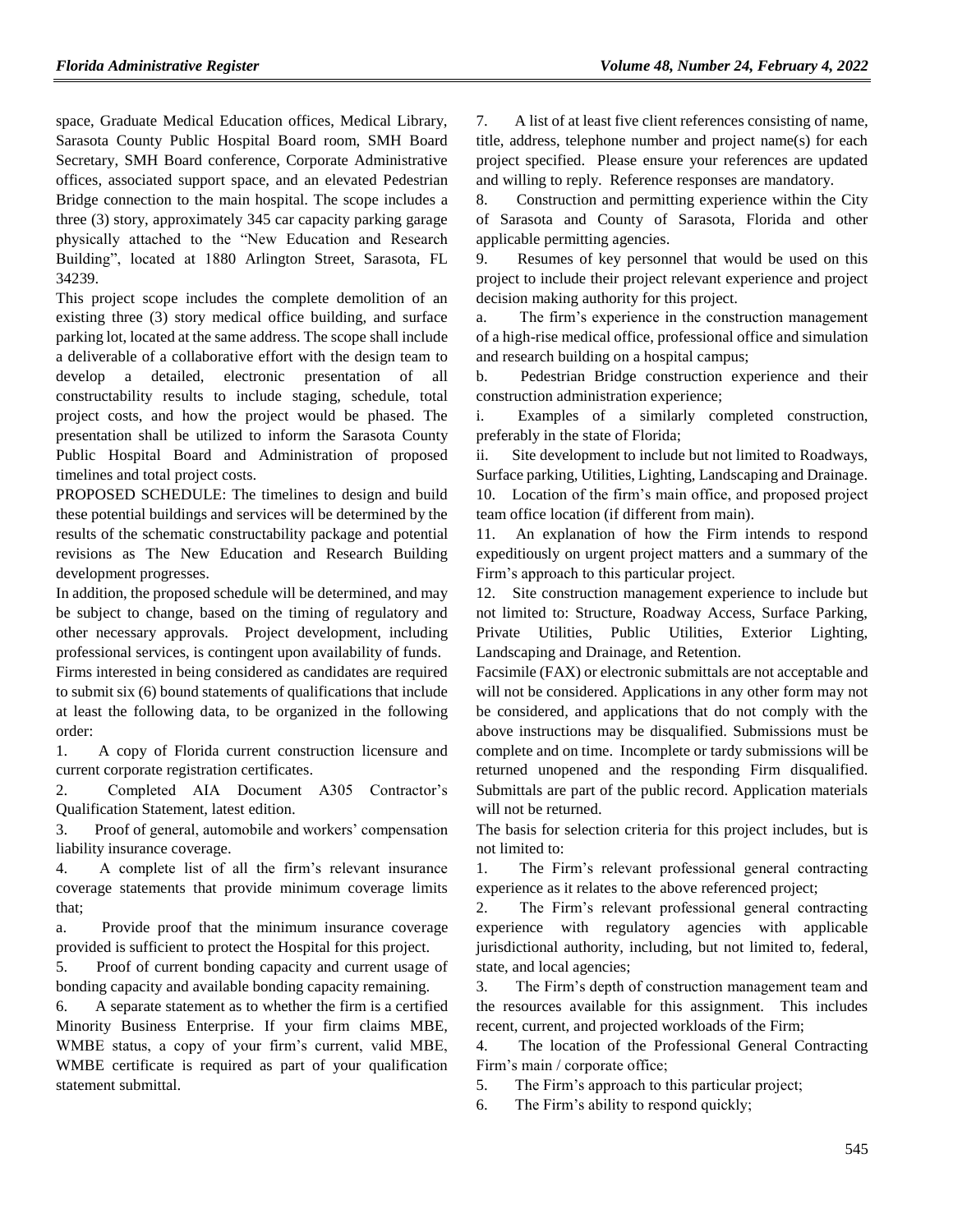7. Whether or not the lead Firm is an MBE / WMBE (valid certificate from the Office of Supplier Diversity required); and 8. The volume of previously awarded projects to the Firm by the Hospital.

9. The Firm's available bonding capacity for this project. It is the Hospital's responsibility to negotiate a fair, competitive and reasonable compensation per Section 287.055, Florida Statutes. A fair, competitive and reasonable compensation shall be evaluated based upon the following information: (1) Compensation on similar projects; (2) other compensation reference data; and (3) after approval of the ranking, proposals requested from the shortlisted firms based upon a scope of services document to be provided at the time of negotiations. All interested Firms are further informed as follows:

1. The Hospital reserves the right to reject any or all submittals at any time during this process.

2. The Hospital reserves the right to request additional information beyond the data set forth above.

3. Questions regarding submissions shall be directed only to Thomas Perigo, (941)917-1804.

Submissions shall be titled:

Statement of Qualifications for

PROFESSIONAL GENERAL CONTRACTING SERVICES The Sarasota Memorial Hospital Health Care System New Education and Research Building

4. Submittals must be received by the Hospital no later than 3:30 p.m. Tuesday, February 22, 2022. Submit statements to Thomas Perigo, Director of Architecture and Construction, 1515 S. Osprey Avenue, Building A, Sarasota, FL 34239. Submittals received after this deadline will remain unopened and available for pick up.

5. Only Thomas Perigo shall be contacted with regard to this Request. Requests for meetings by individual firms will not be granted. No communication shall take place between the applicants and the Hospital's Selection Committee members or employees of the Hospital. Failure to comply could result in immediate disqualification at the discretion of the Director of Architecture and Construction.

6. Interested persons should contact Thomas Perigo, (941)917-1804 with any project-related questions.

7. The selection committee will meet in a public meeting on Sarasota Memorial's first floor Waldemere Auditorium located at 1700 S. Tamiami Trail, Sarasota, FL 34239, 8:00 a.m. – 12:00 Noon on Friday, March 4 2022, to hear presentations, discuss and announce the top three ranked Firms (unless fewer than three Firms deliver submittals) deemed to be the most highly qualified to perform the required services with whom the Hospital will subsequently engage in contract negotiations. If fewer than three (3) Firms respond, the Selection Committee shall also evaluate current statements of qualifications and performance data on file with Hospital, in determining which

Firm is the most highly qualified to perform the required services and announce the top three ranked Firms. All interested parties are invited to attend.

[SARASOTA COUNTY PUBLIC HOSPITAL BOARD](https://www.flrules.org/gateway/organization.asp?id=1112) REQUEST FOR STATEMENTS OF QUALIFICATIONS for PROFESSIONAL GENERAL CONTRACTING SERVICES PROJECT ANNOUNCEMENT: The Sarasota County Public Hospital District d/b/a Sarasota Memorial Hospital and Sarasota Memorial Health Care System and its governing board (collectively, "the Hospital"), located in Sarasota County, Florida, is accepting statements of qualifications from Professional General Contracting Consulting Firms under the provisions of the Consultants' Competitive Negotiation Act, which is codified at Section 287.055, Florida Statutes.

PROJECT TITLE: THE BRIAN D. JELLISON CANCER INSTITUTE - OUTPATIENT CANCER CENTER (PHASE 4) The scope of work for this project includes professional general contracting services for the development of the design and the construction document level cost models. The construction management of the project will include but not be limited to, proposed staging, constructability, and schedule ("a constructability package") of a new 2-story, approximately 50,000-square-foot outpatient radiation oncology medical office building and associated support space, located at 2600 Laurel Road (the "Outpatient Cancer Center"). The scope shall include a deliverable of a collaborative effort with the design team to develop a detailed, electronic presentation of all constructability results to include staging, schedule, total project costs, and how the project would be phased.

The Outpatient Cancer Center construction management, and constructability package will include but is not limited to the following programming constructed vertically: Level One will include a radiation oncology linear accelerator, one shelled, PET / CT diagnostic imaging, conference rooms, and supportive care offices. Level Two will consist of physician offices, infusion services, and a lease space physician office clinic.

The professional general contracting services will include, but are not limited to: site work, forecast permitting of scope, and civil work aligned with future master planning. The site work infrastructure also includes, but is not limited to, coordination with public utilities, communications providers, mechanical, electrical, plumbing, fire protection and structural, and professional general contracting work for the development the New Outpatient Cancer Center. The scope of work may include consideration of additional buildings, roadways, and services, whether contiguous to the hospital, or freestanding, and programming of their services.

PROPOSED SCHEDULE: The timelines to build these potential buildings and services will be determined by the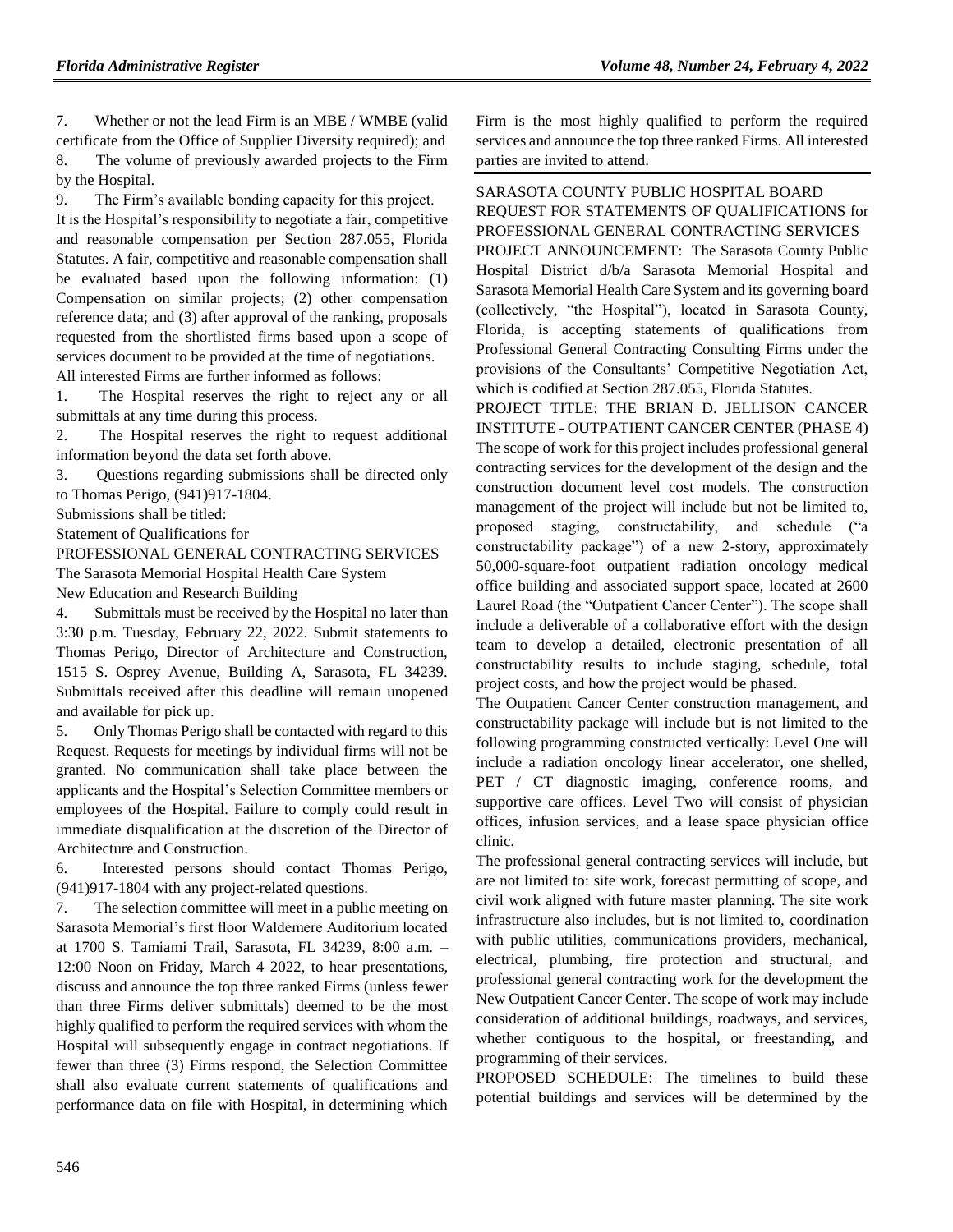results of the construction document constructability package and potential revisions as the New Outpatient Cancer Center development progresses. In addition, the proposed schedule will be determined, and may be subject to change, based on the timing of regulatory and other necessary approvals. Project development, including professional services, is contingent upon availability of funds.

Firms interested in being considered as candidates are required to submit six (6) bound statements of qualifications that include at least the following data, to be organized in the following order:

1. A copy of Florida current construction licensure and current corporate registration certificates.

2. Completed AIA Document A305 Contractor's Qualification Statement, latest edition.

3. Proof of general, automobile and workers' compensation liability insurance coverage.

4. A complete list of all the firm's relevant insurance coverage statements that provide minimum coverage limits that:

a. Provide proof that the minimum insurance coverage provided is sufficient to protect the Hospital for this project.

5. Proof of current bonding capacity and current usage of bonding capacity and available bonding capacity remaining.

6. A separate statement as to whether the firm is a certified Minority Business Enterprise. If your firm claims MBE orWMBE status, a copy of your firm's current, valid MBE or WMBE certificate is required as part of your qualification statement submittal.

7. A list of at least five client references consisting of name, title, address, telephone number and project name(s) for each project specified. Please ensure your references are updated and willing to reply. Reference responses are mandatory.

8. Construction and permitting experience within the City of Sarasota and County of Sarasota, Florida and City of Venice, Florida and other applicable permitting agencies.

9. Resumes of key personnel that would be used on this project to include their project relevant experience and project decision making authority for this project.

10. The firm's experience in the construction of a new Florida outpatient cancer center project as described above.

11. Location of the firm's main office, and proposed project team office location (if different from main).

12. An explanation of how the Firm intends to respond expeditiously on urgent project matters and a summary of the Firm's approach to this particular project.

13. Site construction management experience to include but not limited to: Structure, Roadway Access, Surface Parking, Private Utilities, Public Utilities, Exterior Lighting, Landscaping and Drainage, and Retention.

Facsimile (FAX) or electronic submittals are not acceptable and will not be considered. Applications in any other form may not be considered, and applications that do not comply with the above instructions may be disqualified. Submissions must be complete and on time. Incomplete or tardy submissions will be returned unopened and the responding Firm disqualified. Submittals are part of the public record. Application materials will not be returned.

The basis for selection criteria for this project includes, but is not limited to:

1. The Firm's relevant professional general contracting experience as it relates to the above referenced project;

2. The Firm's relevant professional general contracting experience with regulatory agencies with applicable jurisdictional authority, including, but not limited to, federal, state, and local agencies;

3. The Firm's depth of construction management team and the resources available for this assignment. This includes recent, current, and projected workloads of the Firm;

4. The location of the Professional General Contracting Firm's main / corporate office;

5. The Firm's approach to this particular project;

6. The Firm's ability to respond quickly;

7. Whether or not the lead Firm is an MBE / WMBE (valid certificate from the Office of Supplier Diversity required); and 8. The volume of previously awarded projects to the Firm by the Hospital.

9. The Firm's available bonding capacity for this project. It is the Hospital's responsibility to negotiate a fair, competitive and reasonable compensation per Section 287.055, Florida Statutes. A fair, competitive and reasonable compensation shall be evaluated based upon the following information: (1) Compensation on similar projects; (2) other compensation reference data; and (3) after approval of the ranking, proposals requested from the shortlisted firms based upon a scope of services document to be provided at the time of negotiations.

All interested Firms are further informed as follows:

1. The Hospital reserves the right to reject any or all submittals at any time during this process.

2. The Hospital reserves the right to request additional information beyond the data set forth above.

3. Questions regarding submissions shall be directed only to Thomas Perigo, (941)917-1804.

Submissions shall be titled:

Statement of Qualifications for

PROFESSIONAL GENERAL CONTRACTING SERVICES The Sarasota Memorial Hospital Health Care System

THE BRIAN D. JELLISON OUTPATIENT CANCER CENTER – (PHASE 4)

4. Submittals must be received by the Hospital no later than 3:30 PM Wednesday, February 23, 2022. Submit statements to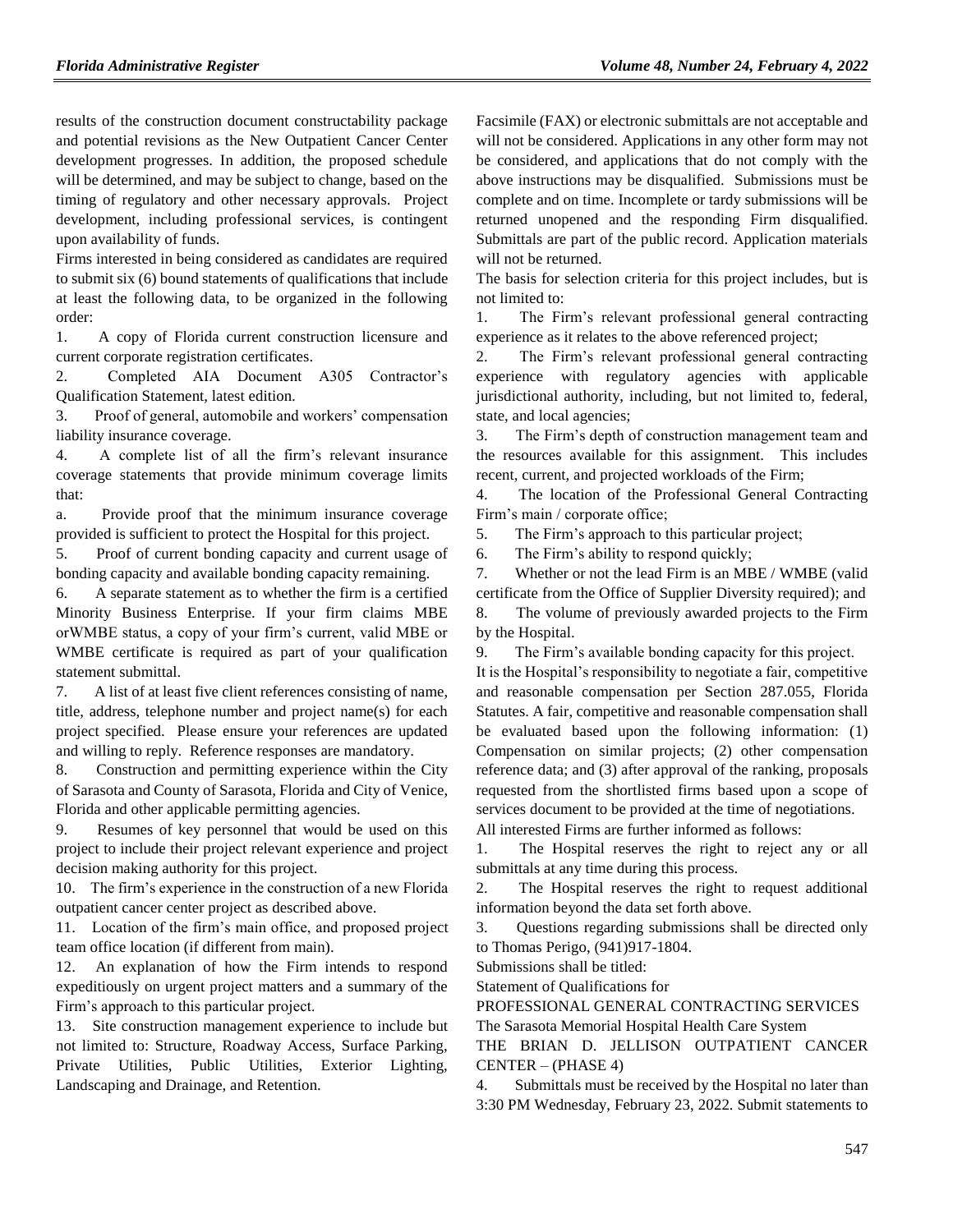Thomas Perigo, Director of Architecture and Construction, 1515 S. Osprey Avenue, Building A, Sarasota, FL 34239. Submittals received after this deadline will remain unopened and available for pick up.

5. Only Thomas Perigo shall be contacted with regard to this Request. Requests for meetings by individual firms will not be granted. No communication shall take place between the applicants and the Hospital's Selection Committee members or employees of the Hospital. Failure to comply could result in immediate disqualification at the discretion of the Director of Architecture and Construction.

6. Interested persons should contact Thomas Perigo, (941)917-1804 with any project-related questions.

7. The selection committee will meet in a public meeting on Level two (2), Jacaranda Room, Waldemere Medical Plaza located at 1921 Waldemere Street, Sarasota, FL 34239, 8:00 a.m.  $-12:00$  Noon on Wednesday, March 9, 2022, to hear presentations, discuss and announce the top three ranked Firms (unless fewer than three Firms deliver submittals) deemed to be the most highly qualified to perform the required services with whom the Hospital will subsequently engage in contract negotiations. If fewer than three (3) Firms respond, the Selection Committee shall also evaluate current statements of qualifications and performance data on file with Hospital, in determining which Firm is the most highly qualified to perform the required services and announce the top three ranked Firms. All interested parties are invited to attend.

## [SARASOTA COUNTY PUBLIC HOSPITAL BOARD](https://www.flrules.org/gateway/organization.asp?id=1112) REQUEST FOR STATEMENTS OF QUALIFICATIONS for ARCHITECTURAL AND ENGINEERING SERVICES

PROJECT ANNOUNCEMENT: The Sarasota County Public Hospital District d/b/a Sarasota Memorial Hospital and Sarasota Memorial Health Care System and its governing board (collectively, "the Hospital"), located in Sarasota County, Florida, is accepting statements of qualifications from Architectural/Engineering Consulting Firms under the provisions of the Consultants' Competitive Negotiation Act, which is codified at Section 287.055, Florida Statutes.

PROJECT TITLES: THE BRIAN D. JELLISON CANCER INSTITUTE - OUTPATIENT CANCER CENTER (PHASE 4) THE NEW OUTPATIENT CANCER CENTER AT SMH-VENICE CAMPUS (PHASE 4). The scope of work for this project includes architectural and engineering services for the development of the construction documents for a new 2-story, approximately 50,000-square foot outpatient radiation oncology medical office building and associated support space, located at 2600 Laurel Road (the "Outpatient Cancer Center"). The Outpatient Cancer Center construction documents will include but is not limited to the following programming designed vertically: Level One will include a radiation oncology linear accelerator and one shelled, PET / CT diagnostic imaging, conference rooms, and supportive care offices. Level Two will consist of physician offices, infusion services, and a time-share physician office clinic.

The architectural and engineering services will include, but are not limited to, design development level programming, site planning, forecast permitting, and civil work aligned with future master planning. The site work infrastructure also includes, but is not limited to, coordination with public utilities, communications providers, mechanical, electrical, plumbing, fire protection and structural design work for the development of the New Outpatient Cancer Center. The scope of work may include consideration of additional buildings, roadways, and services whether contiguous to the hospital, or freestanding, and programming of their services.

PROPOSED SCHEDULE: The timelines to design and build these potential buildings and services will be determined by the results of schematic design and potential revisions as the New Outpatient Cancer Pavilion and New Outpatient Cancer Center development progresses. In addition, the proposed schedule will be determined, and may be subject to change, based on the timing of regulatory and other necessary approvals. Project development, including professional services, is contingent upon availability of funds.

Firms interested in being considered as candidates are required to submit six (6) bound statements of qualifications that include at least the following data, to be organized in the following order:

1. A copy of Florida design licensure and corporate registration certificates.

2. Proof of insurance in the following categories; Commercial General Liability \$1,000,000 each occurrence, Damage to Rented Premises, \$300,000 each occurrence, Medical Expenses to any one person \$10,000, Personal Injury \$1,000,000, General Aggregate \$2,000,000, Umbrella Liability, \$5,000,000, each occurrence. Workers Compensation & Employee Liability insurance is a minimum of \$1,000,000 each occurrence, \$1,000,000 each accident, \$1,000,000 disease each employee, \$1,000,000 disease policy limit. The Firm's insurer(s) shall be rated A- (or better) by A.M. Best.

3. A separate statement as to whether the Firm is a certified Minority Business Enterprise. If your Firm claims MBE, WMBE status, a copy of your Firm's current, valid MBE, WMBE certificate is required as part of the submission package.

4. Proposed design team to include individual resumes with relevant design experience as follows:

a. Master Planning of a medical office building on a hospital campus;

b. Florida Outpatient Oncology health care facility expansion experience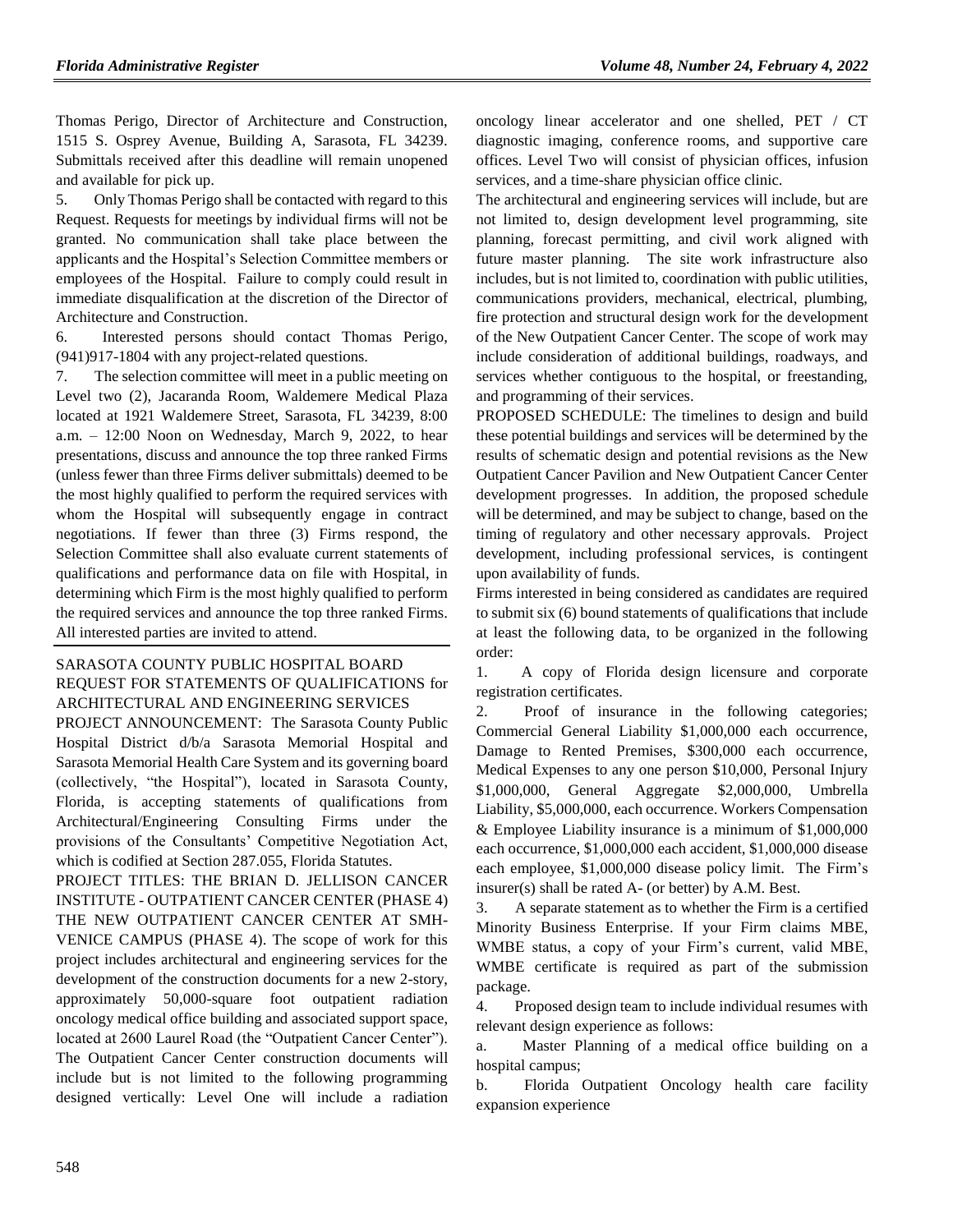c. Florida Multi-Level Radiation Oncology Medical Office Building experience

d. Programming multi-level radiation oncology medical office building and required support services, preferably in the state of Florida; and

i. Examples of a similarly completed design of a multi-level radiation oncology medical office building, preferably in the state of Florida;

ii. Site development to include but not limited to Roadways, Surface parking, Utilities, Lighting, Landscaping and Drainage.

5. A list of at least five client references consisting of name, title, address, telephone number and project name(s) for each project specified. Please ensure your references are updated and willing to reply. Reference responses are mandatory.

6. Design and permitting experience within the City of Sarasota, County of Sarasota, Florida, City of Venice, Florida and other applicable permitting agencies.

7. Location of the design Firm's main office, and proposed project team office location (if different from main).

8. An explanation of how the Firm intends to respond expeditiously on urgent project matters, and a summary of the Firm's approach to this particular project.

Facsimile (FAX) or electronic submittals are not acceptable and will not be considered. Applications on any other form may not be considered, and applications that do not comply with the above instructions may be disqualified. Submissions must be complete and on time. Incomplete or tardy submissions will be returned unopened and the responding Firm disqualified. Submittals are part of the public record. Application materials will not be returned.

The basis for selection criteria for this project includes, but is not limited to:

1. The Firm's relevant design experience as it relates to the above referenced projects;

2. The Firm's proposed team's design experience as it relates to the above referenced projects;

3. The Firm's relevant experience with regulatory agencies with applicable jurisdictional authority, including, but not limited to, federal, state, and local agencies;

4. The Firm's depth of design team and the resources available for this assignment. This includes recent, current, and projected workloads of the Firm;

5. Status of professional registration and licensure of all individual team members being proposed for this projects;

6. The location of the architect of record and main / corporate office;

7. The location of the engineer of record and main / corporate office;

8. The location of the project architect and main / corporate office;

9. The location of the project engineer and main / corporate office;

10. The location of the architect's support team for this project;

11. The location of the engineer's support team for this project;

12. The Firm's approach to this particular project;

13. The Firm's ability to respond quickly;

14. Whether or not the lead Firm is an MBE / WMBE (valid certificate from the Office of Supplier Diversity required); and 15. The volume of previously awarded projects to the Firm by the Hospital.

It is the Hospital's responsibility to negotiate a fair, competitive and reasonable compensation per Section 287.055, Florida Statutes. A fair, competitive and reasonable compensation shall be evaluated based upon the following information: (1) Compensation on similar projects; (2) other compensation reference data; and (3) after approval of the ranking, proposals requested from the shortlisted firms based upon a scope of services document to be provided at the time of negotiations. All interested Firms are further informed as follows:

1. The Hospital reserves the right to reject any or all submittals at any time during this process.

2. The Hospital reserves the right to request additional information beyond the data set forth above.

3. Questions regarding submissions shall be directed only to Tom Perigo, (941)917-1804

Submissions shall be titled:

Statement of Qualifications for

ARCHITECTURAL AND ENGINEERING SERVICES

The Sarasota Memorial Hospital Health Care System

THE BRIAN D. JELLISON OUTPATIENT CANCER CENTER (PHASE 4)

4. Submittals must be received by the Hospital no later than 3:30 PM Wednesday, February 23, 2022. Submit statements to Tom Perigo, Sarasota Memorial Hospital, Department of Architecture and Construction, 1515 S. Osprey Avenue, Building A, Sarasota, FL 34239. Submittals received after this deadline will remain unopened and available for pick up.

5. Only Tom Perigo shall be contacted with regard to this Request. Requests for meetings by individual Firms will not be granted. No communication shall take place between the applicants and the Hospital's Selection Committee members, Board members, Administrators, or employees of the Hospital. Failure to comply could result in immediate disqualification at the discretion of the Director of Architecture and Construction. 6. Interested persons should contact Tom Perigo (941)917-

1804 with any project-related questions.

7. The selection committee will meet in a public meeting on Level two (2), Jacaranda Room, Waldemere Medical Plaza located at 1921 Waldemere Street, Sarasota, FL 34239, 1:00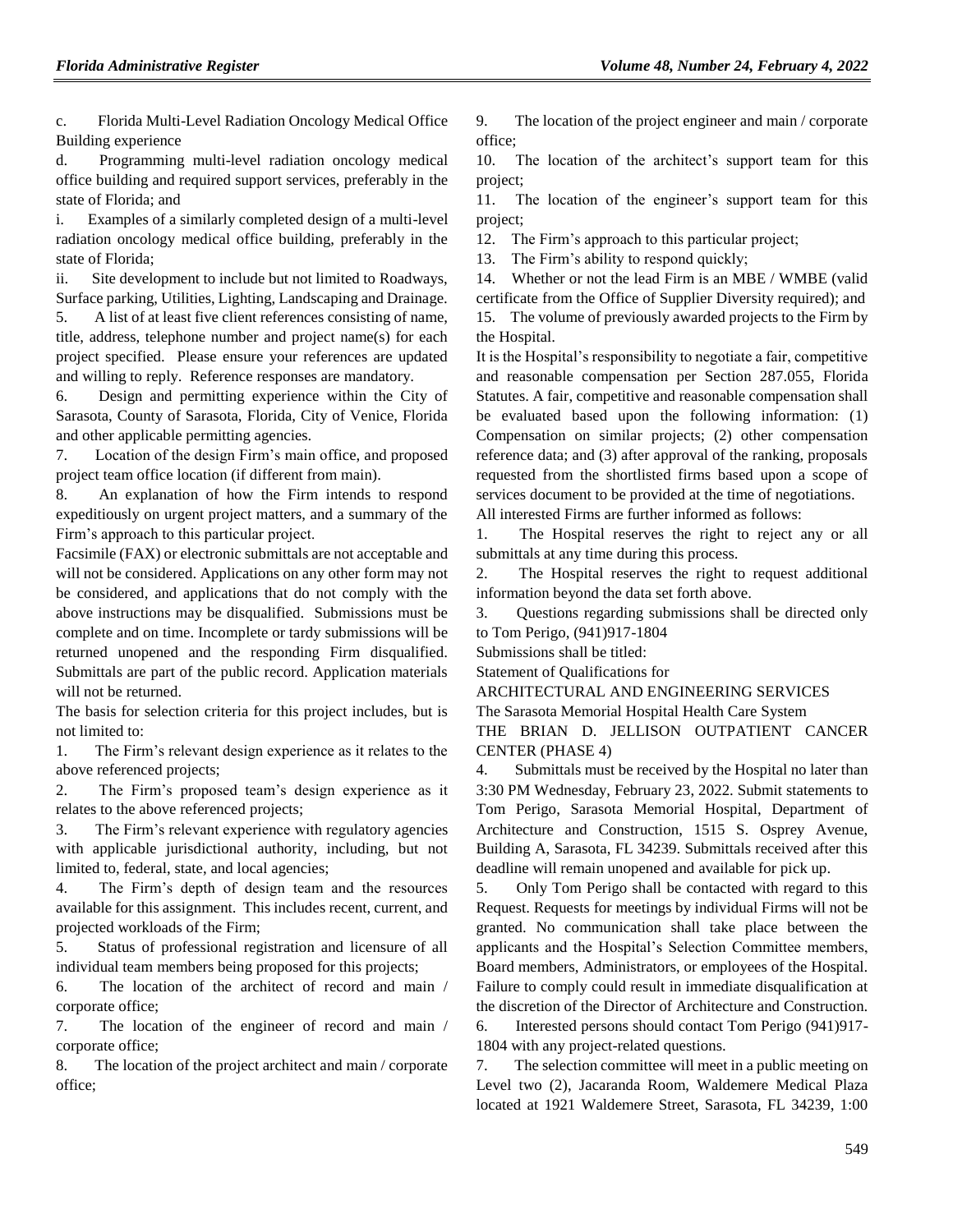p.m. – 4:30 p.m. on Wednesday, March 9, 2022, to hear presentations, discuss and announce the top three ranked Firms (unless fewer than three Firms deliver submittals) deemed to be the most highly qualified to perform the required services with whom the Hospital will subsequently engage in contract negotiations. If there are less than three (3) Firms responding, the Selection Committee shall also evaluate current statements of qualifications and performance data on file with Hospital, in determining which Firm is the most highly qualified to perform the required services and announce the top three ranked Firms. All interested parties are invited to attend.

## [SARASOTA COUNTY PUBLIC HOSPITAL BOARD](https://www.flrules.org/gateway/organization.asp?id=1112) REQUEST FOR STATEMENTS OF QUALIFICATIONS for ARCHITECTURAL AND ENGINEERING SERVICES

PROJECT ANNOUNCEMENT: The Sarasota County Public Hospital District d/b/a Sarasota Memorial Hospital and Sarasota Memorial Health Care System and its governing board (collectively, "the Hospital"), located in Sarasota County, Florida, is accepting statements of qualifications from Architectural/Engineering Consulting Firms under the provisions of the Consultants' Competitive Negotiation Act, which is codified at Section 287.055, Florida Statutes.

## PROJECT TITLE: THE SARASOTA MEMORIAL HOSPITAL NEW EDUCATION AND RESEARCH BUILDING

The scope of work for this project includes architectural and engineering services for the development of the schematic level designs and schematic level cost model of a new 7-story, approximately 80,000-square-foot building to include but not limited to, conference space, educational simulation laboratories, clinical research, shell space, Graduate Medical Education offices, Medical Library, Sarasota County Public Hospital Board room, SMH Board Secretary, SMH Board conference, Corporate Administrative offices, associated support space, and an elevated Pedestrian Bridge connection to the main hospital. The scope includes a three (3) story, approximately 345-car capacity parking garage physically attached to the "New Education and Research Building", located at 1880 Arlington Street, Sarasota, FL 34239.

This project scope includes the complete demolition of an existing three (3) story medical office building, and surface parking lot, located at the same address.

The scope of services shall include a deliverable of a detailed, electronic presentation of all schematic design programming results, to include but not limited to schematic floor plans, building elevations, and exterior renderings based on the project description above and used to develop total project costs and project schedule. The presentation shall be utilized to inform the Sarasota County Public Hospital Board and Sarasota Memorial Hospital Administration of proposed timelines and total project costs.

The timelines to design and build these potential buildings and services will be determined by the results of schematic design and potential revisions as The New Education and Research Building development progresses. In addition, the proposed schedule will be determined, and may be subject to change, based on the timing of regulatory and other necessary approvals. Project development, including professional services, is contingent upon availability of funds.

Firms interested in being considered as candidates are required to submit six (6) bound statements of qualifications that include at least the following data, to be organized in the following order:

1. A copy of Florida design licensure and corporate registration certificates.

2. Proof of insurance in the following categories: Commercial General Liability, \$1,000,000 each occurrence, Damage to Rented Premises, \$300,000 each occurrence, Medical Expenses to any one person \$10,000, Personal Injury \$1,000,000, General Aggregate \$2,000,000, Umbrella Liability, \$5,000,000, each occurrence. Workers Compensation & Employee Liability insurance is a minimum of \$1,000,000 each occurrence, \$1,000,000 each accident, \$1,000,000 disease each employee, \$1,000,000 disease policy limit. The Firm's insurer(s) shall be rated A- (or better) by A.M. Best.

3. A separate statement as to whether the Firm is a certified Minority Business Enterprise. If your Firm claims MBE, WMBE status, a copy of your Firm's current, valid MBE, WMBE certificate is required as part of the submission package.

4. Proposed design team to include individual resumes with relevant design experience as follows:

a. Planning of a high-rise medical office, professional office and simulation and research building on a hospital campus;

b. Pedestrian Bridge design experience and their construction administration experience;

i. Examples of a similarly completed design, preferably in the state of Florida;

ii. Site development to include but not limited to Roadways, Surface Parking, Utilities, Lighting, Landscaping and Drainage.

5. A list of at least five client references consisting of name, title, address, telephone number and project name(s) for each project specified. Please ensure your references are updated and willing to reply. Reference responses are mandatory.

6. Design and permitting experience within the City of Sarasota, County of Sarasota, Florida and other applicable permitting agencies.

7. Location of the design Firm's main office, and proposed project team office location (if different from main).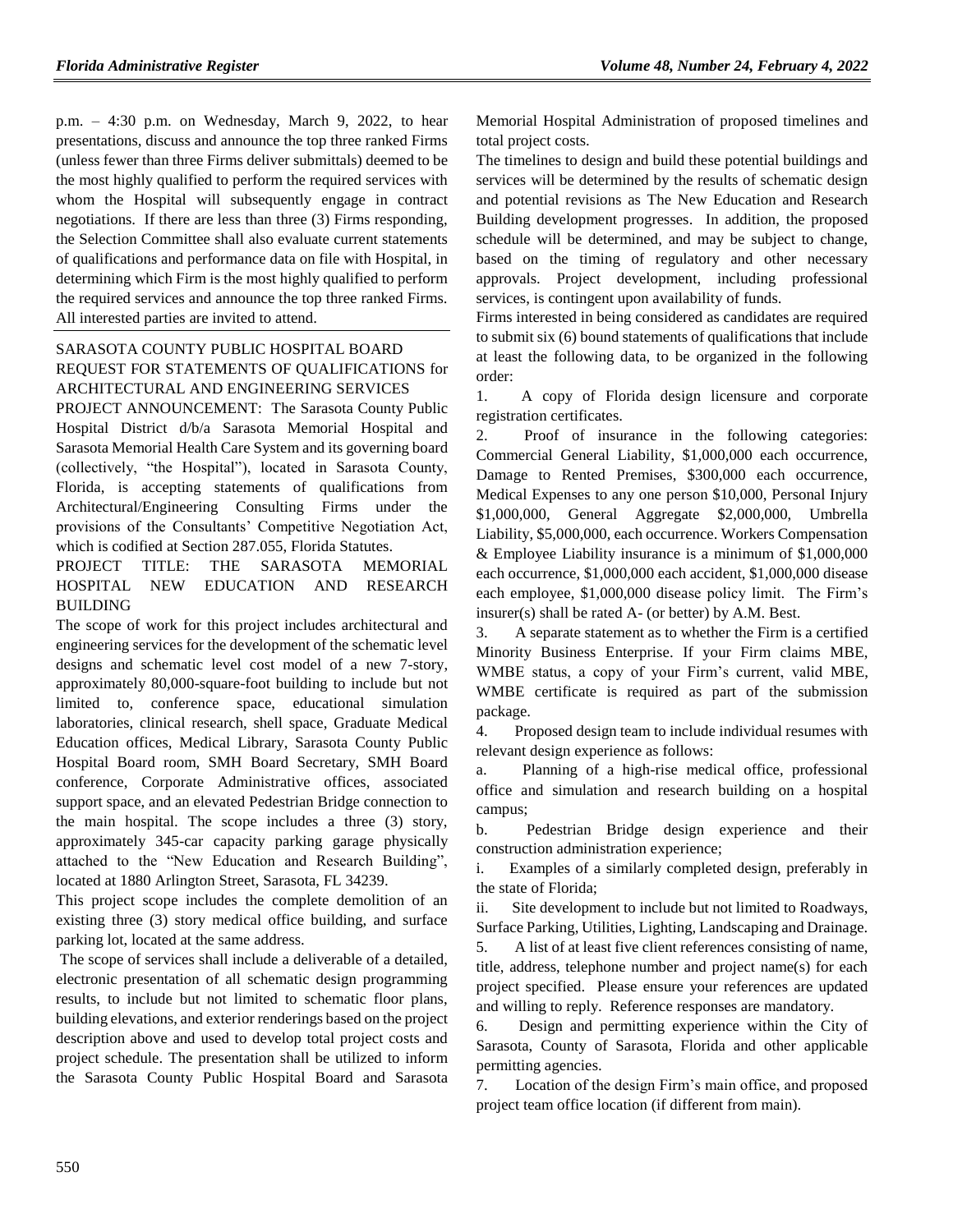8. An explanation of how the Firm intends to respond expeditiously on urgent project matters, and a summary of the Firm's approach to this particular project.

Facsimile (FAX) or electronic submittals are not acceptable and will not be considered. Applications on any other form may not be considered, and applications that do not comply with the above instructions may be disqualified. Submissions must be complete and on time. Incomplete or tardy submissions will be returned unopened and the responding Firm disqualified. Submittals are part of the public record. Application materials will not be returned.

The basis for selection criteria for this project includes, but is not limited to:

1. The Firm's relevant design experience as it relates to the above referenced projects;

2. The Firm's proposed team's design experience as it relates to the above referenced projects;

3. The Firm's relevant experience with regulatory agencies with applicable jurisdictional authority, including, but not limited to, federal, state, and local agencies;

4. The Firm's depth of design team and the resources available for this assignment. This includes recent, current, and projected workloads of the Firm;

5. Status of professional registration and licensure of all individual team members being proposed for this projects;

6. The location of the architect of record and main / corporate office;

7. The location of the engineer of record and main / corporate office;

8. The location of the project architect and main / corporate office;

9. The location of the project engineer and main / corporate office;

10. The location of the architect's support team for this project;

11. The location of the engineer's support team for this project;

12. The Firm's approach to this particular project;

13. The Firm's ability to respond quickly;

14. Whether or not the lead Firm is an MBE / WMBE (valid certificate from the Office of Supplier Diversity required); and 15. The volume of previously awarded projects to the Firm by the Hospital.

It is the Hospital's responsibility to negotiate a fair, competitive and reasonable compensation per Section 287.055, Florida Statutes. A fair, competitive and reasonable compensation shall be evaluated based upon the following information: (1) Compensation on similar projects; (2) other compensation reference data; and (3) after approval of the ranking, proposals requested from the shortlisted firms based upon a scope of services document to be provided at the time of negotiations.

All interested Firms are further informed as follows:

1. The Hospital reserves the right to reject any or all submittals at any time during this process.

2. The Hospital reserves the right to request additional information beyond the data set forth above.

3. Questions regarding submissions shall be directed only to Tom Perigo, (941)917-1804

Submissions shall be titled:

Statement of Qualifications for

ARCHITECTURAL AND ENGINEERING SERVICES

The Sarasota Memorial Hospital Health Care System

New Education and Research Building

4. Submittals must be received by the Hospital no later than 3:30 PM Tuesday, February 22, 2022. Submit statements to Tom Perigo, Sarasota Memorial Hospital, Department of Architecture and Construction, 1515 S. Osprey Avenue, Building A, Sarasota, FL 34239. Submittals received after this deadline will remain unopened and available for pick up.

5. Only Tom Perigo shall be contacted with regard to this Request. Requests for meetings by individual Firms will not be granted. No communication shall take place between the applicants and the Hospital's Selection Committee members, Board members, Administrators, or employees of the Hospital. Failure to comply could result in immediate disqualification at the discretion of the Director of Architecture and Construction.

6. Interested persons should contact Tom Perigo (941)917- 1804 with any project-related questions.

7. The selection committee will meet in a public meeting in Sarasota Memorial's first floor Waldemere Auditorium located at 1700 S. Tamiami Trail, Sarasota, FL 34239, 1:00 p.m. – 5:00 p.m. on Friday, March 4, 2022 to hear presentations, discuss and announce the top three ranked Firms (unless fewer than three Firms deliver submittals) deemed to be the most highly qualified to perform the required services with whom the Hospital will subsequently engage in contract negotiations. If there are less than three (3) Firms responding, the Selection Committee shall also evaluate current statements of qualifications and performance data on file with Hospital, in determining which Firm is the most highly qualified to perform the required services and announce the top three ranked Firms. All interested parties are invited to attend.

[JACKSONVILLE PORT AUTHORITY](https://www.flrules.org/gateway/organization.asp?id=1036) REQUEST FOR PROPOSAL REQUEST FOR QUALIFICATIONS DESIGN FOR T-BERTH MODIFICATIONS TO BERTH 20 JACKSONVILLE PORT AUTHORITY CONTRACT NO.: AE-1814 PUBLIC NOTICE The JPA is requesting Statements of Qualifications (SOQ's)

from Professional Engineering Consultant Firm's interested in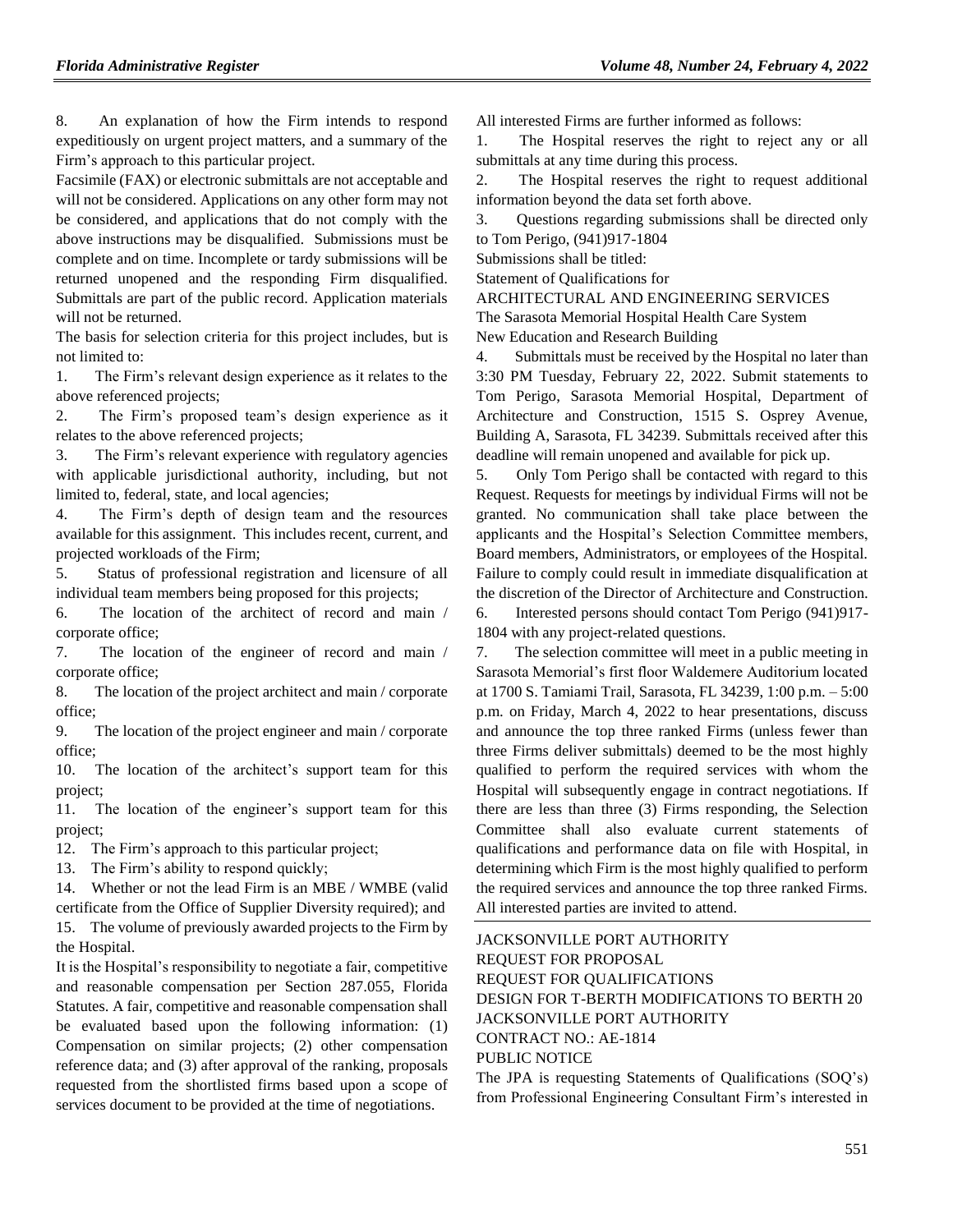providing Design services for T-Berth Modifications to Berth 20 for the Jacksonville Port Authority.

The JPA will utilize an external Professional Engineering Consultant Firm to provide all labor, materials, and expertise to produce a complete design package for modifications to Berth 20, which adds a pier extension to the southwest, thereby making Berth 20 a T-pier that is capable of accommodating two (2) Ro/Ro auto liners, each 750 feet LOA. This includes, but is not limited to, an inspection of the existing berth and dolphins and any modifications/upgrades as necessary

Submission of SOQ's does not guarantee your company will receive a contract from the JPA, nor does it imply that your company has any type of procurement/contractual relationship with the JPA now or in the future. Information provided by your company will be treated in a reasonable manner and will be subject to disclosure pursuant to the laws of the State of Florida.

Concurrent with this policy, the JPA conducts its procurement activities and formal bid processes in a competitive environment that fosters equal opportunity for qualified companies to provide services that meet our requirements.

A Pre-Submission Meeting will be held on WEDNESDAY, FEBRUARY 16, 2022, 10:00 a.m. ET, via "Go to Meeting" at [https://global.gotomeeting.com/join/2](https://global.gotomeeting.com/join/)55263773, Access Code: 255-263-773. Attendance is highly recommended but not required for any firm that may be considering submitting Statement of Qualifications.

ALL STATEMENTS OF QUALIFICATIONS WILL BE RECEIVED BY JPA'S PROCUREMENT SERVICES IN PDF FORMAT ONLY THROUGH E-BUILDER UP TO 2:00 P.M. ET, ON WEDNESDAY, MARCH 2, 2022.

The Request for Qualifications document can be obtained from our website: [https://www.jaxport.com/procurement/active](https://www.jaxport.com/procurement/active-solicitations/)[solicitations/.](https://www.jaxport.com/procurement/active-solicitations/) If you should have any questions regarding this application package, please submit them by e-mail to Sandra Platt, Sr. Contract Specialist at: [sandra.platt@jaxport.com](mailto:sandra.platt@jaxport.com) or through E-Builder.

# Section XII Miscellaneous

#### **[DEPARTMENT OF STATE](https://www.flrules.org/gateway/department.asp?id=1)**

Index of Administrative Rules Filed with the Secretary of State

Pursuant to subparagraph  $120.55(1)(b)6. - 7$ ., F.S., the below list of rules were filed in the Office of the Secretary of State between 3:00 p.m., Friday, January 28, 2022 and 3:00 p.m., Thursday, February 3, 2022.

| Rule No. | <b>File Date</b> | <b>Effective</b> |
|----------|------------------|------------------|
|          |                  | Date             |

| $1N-7.005$  | 2/2/2022  | 2/22/2022 |
|-------------|-----------|-----------|
| 1S-2.021    | 2/1/2022  | 2/21/2022 |
| 5J-21.003   | 1/31/2022 | 2/20/2022 |
| 5J-21.005   | 1/31/2022 | 2/20/2022 |
| 5J-21.009   | 1/31/2022 | 2/20/2022 |
| 14-46.005   | 2/1/2022  | 2/21/2022 |
| 40D-2.091   | 1/28/2022 | 2/17/2022 |
| $40D-2.101$ | 1/28/2022 | 2/17/2022 |
| 40D-2.801   | 1/28/2022 | 2/17/2022 |
| 40D-8.626   | 1/28/2022 | 2/17/2022 |
| 40D-80.075  | 1/28/2022 | 2/17/2022 |
| 64B2-13.004 | 2/3/2022  | 2/23/2022 |
|             |           |           |

**LIST OF RULES AWAITING LEGISLATIVE APPROVAL SECTIONS 120.541(3), 373.139(7) AND/OR 373.1391(6), FLORIDA STATUTES**

| Rule No.    | <b>File Date</b> | <b>Effective</b> |
|-------------|------------------|------------------|
|             |                  | Date             |
| 5K-4.020    | 12/10/2021       | **/**/****       |
| 5K-4.035    | 12/10/2021       | **/**/****       |
| 5K-4.045    | 12/10/2021       | **/**/****       |
| 60FF1-5.009 | 7/21/2016        | **/**/****       |
| 60P-1.003   | 12/8/2021        | **/**/****       |
| 60P2.002    | 11/5/2019        | **/**/****       |
| $60P-2.003$ | 11/5/2019        | **/**/****       |
| 62-600.405  | 11/16/2021       | **/**/****       |
| 62-600.705  | 11/16/2021       | **/**/****       |
| 62-600.720  | 11/16/2021       | **/**/****       |
| 64B8-10.003 | 12/9/2015        | **/**/****       |
| 69L-7.020   | 10/22/2021       | **/**/****       |

#### [AGENCY FOR HEALTH CARE ADMINISTRATION](https://www.flrules.org/gateway/department.asp?id=59) [Certificate of Need](https://www.flrules.org/gateway/organization.asp?id=188)

## NOTICE OF HOSPICE PROGRAM FIXED NEED POOL

The Agency for Health Care Administration has projected a fixed need pool for hospice programs, defined in accordance with Sections 400.601-400.602, Florida Statutes (F.S.) and 408.031-408.045, F.S. Fixed need pool projections are for hospice programs planned for July 2023, pursuant to the provisions of Rule 59C-1.0355, Florida Administrative Code. Letters of intent to apply for Certificates of Need pursuant to this notice must be filed with the Certificate of Need Program Office, 2727 Mahan Drive, Building 2, Room C-1, MS 28, Tallahassee, Florida 32308, on or before 5:00 p.m., February 28, 2022.